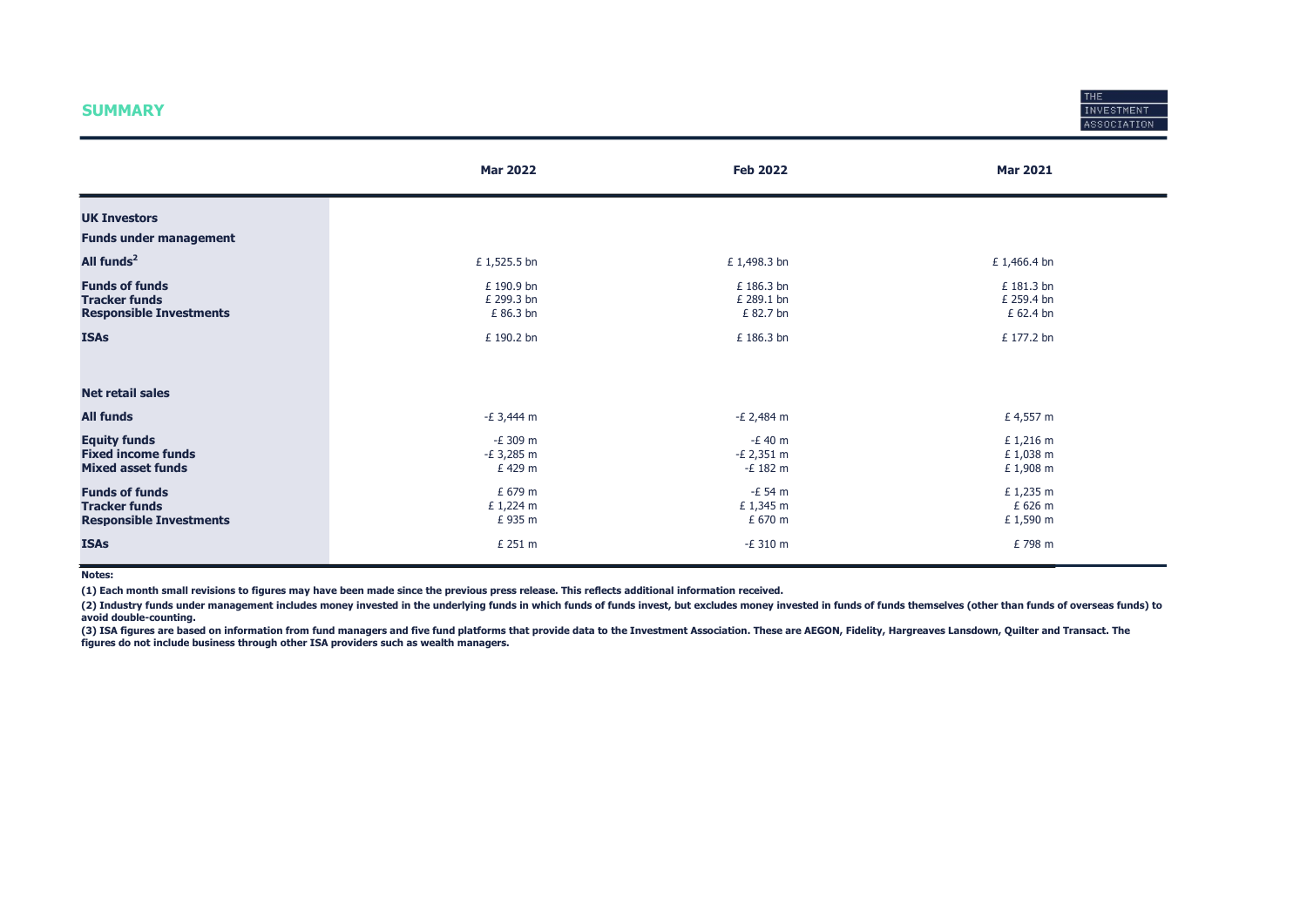#### TABLE 2: FUNDS UNDER MANAGEMENT BY DOMICILE



|                                                                                                                                              |                                                                                                                        | <b>UK Investors</b>                                                                                                  |                                                                                                        |                                                                                                                        | <b>UK Domiciled Funds</b>                                                                                            |                                                                                                  |
|----------------------------------------------------------------------------------------------------------------------------------------------|------------------------------------------------------------------------------------------------------------------------|----------------------------------------------------------------------------------------------------------------------|--------------------------------------------------------------------------------------------------------|------------------------------------------------------------------------------------------------------------------------|----------------------------------------------------------------------------------------------------------------------|--------------------------------------------------------------------------------------------------|
|                                                                                                                                              | <b>Total FUM</b>                                                                                                       | of which held in<br><b>UK domiciled</b><br>funds                                                                     | of which held in<br>overseas domiciled<br>funds                                                        | <b>Total FUM</b>                                                                                                       | of which held by UK<br><b>investors</b>                                                                              | of which held by<br>overseas investors                                                           |
| 2012<br>2013<br>2014<br>2015<br>2016<br>2017<br>2018<br>2019<br>2020<br>2021                                                                 | 703,630<br>820,475<br>892,533<br>929,943<br>1,062,452<br>1,235,339<br>1,154,494<br>1,319,186<br>1,438,320<br>1,593,027 | 650,747<br>753,727<br>817,617<br>839,960<br>954,490<br>1,073,834<br>1,001,315<br>1,119,262<br>1,203,253<br>1,333,286 | 52,882<br>66,748<br>74,916<br>89,983<br>107,962<br>161,505<br>153,179<br>199,925<br>235,067<br>259,741 | 680,358<br>799,349<br>843,231<br>901,964<br>1,021,601<br>1,160,589<br>1,046,980<br>1,163,673<br>1,248,269<br>1,386,582 | 650,747<br>753,727<br>817,617<br>839,960<br>954,490<br>1,073,834<br>1,001,315<br>1,119,262<br>1,203,253<br>1,333,286 | 29,611<br>45,622<br>25,614<br>62,005<br>67,111<br>86,754<br>45,664<br>44,411<br>45,016<br>53,296 |
| Q <sub>2</sub><br>2020<br>Q <sub>3</sub><br>Q <sub>4</sub><br>2021<br>Q1<br>Q <sub>2</sub><br>Q <sub>3</sub><br>Q <sub>4</sub><br>Q1<br>2022 | 1,294,766<br>1,327,513<br>1,438,320<br>1,466,363<br>1,527,854<br>1,549,133<br>1,593,027<br>1,525,497                   | 1,087,765<br>1,108,690<br>1,203,253<br>1,228,638<br>1,280,641<br>1,300,711<br>1,333,286<br>1,270,662                 | 207,001<br>218,823<br>235,067<br>237,725<br>247,213<br>248,423<br>259,741<br>254,835                   | 1,128,442<br>1,151,036<br>1,248,269<br>1,275,717<br>1,329,608<br>1,353,257<br>1,386,582<br>1,320,796                   | 1,087,765<br>1,108,690<br>1,203,253<br>1,228,638<br>1,280,641<br>1,300,711<br>1,333,286<br>1,270,662                 | 40,677<br>42,346<br>45,016<br>47,080<br>48,967<br>52,546<br>53,296<br>50,134                     |
| 2021<br>Mar<br>Apr<br>May<br><b>Q2</b><br>Jun<br>Jul<br>Aug                                                                                  | 1,466,363<br>1,510,391<br>1,511,922<br>1,527,854<br>1,543,977<br>1,575,755                                             | 1,228,638<br>1,269,380<br>1,272,050<br>1,280,641<br>1,290,420<br>1,321,871                                           | 237,725<br>241,011<br>239,872<br>247,213<br>253,557<br>253,884                                         | 1,275,717<br>1,317,329<br>1,319,807<br>1,329,608<br>1,341,709<br>1,375,189                                             | 1,228,638<br>1,269,380<br>1,272,050<br>1,280,641<br>1,290,420<br>1,321,871                                           | 47,080<br>47,949<br>47,757<br>48,967<br>51,289<br>53,319                                         |
| <b>Q3</b><br><b>Sep</b><br><b>Oct</b><br><b>Nov</b><br>Q <sub>4</sub><br><b>Dec</b><br>2022<br>Jan<br>Feb<br>Q1<br>Mar                       | 1,549,133<br>1,564,608<br>1,566,234<br>1,593,027<br>1,561,638<br>1,498,309<br>1,525,497                                | 1,300,711<br>1,312,619<br>1,312,074<br>1,333,286<br>1,268,231<br>1,243,152<br>1,270,662                              | 248,423<br>251,989<br>254,160<br>259,741<br>293,406<br>255,157<br>254,835                              | 1,353,257<br>1,365,867<br>1,365,132<br>1,386,582<br>1,318,868<br>1,292,306<br>1,320,796                                | 1,300,711<br>1,312,619<br>1,312,074<br>1,333,286<br>1,268,231<br>1,243,152<br>1,270,662                              | 52,546<br>53,248<br>53,057<br>53,296<br>50,637<br>49,154<br>50,134                               |

Notes:

(1) Each month small revisions to figures may have been made since previous the press release. This reflects additional information received.

(2) Industry funds under management includes money invested in the underlying funds in which funds of funds invest, but excludes money invested in funds of funds themselves (other than funds of overseas funds) to avoid dou counting.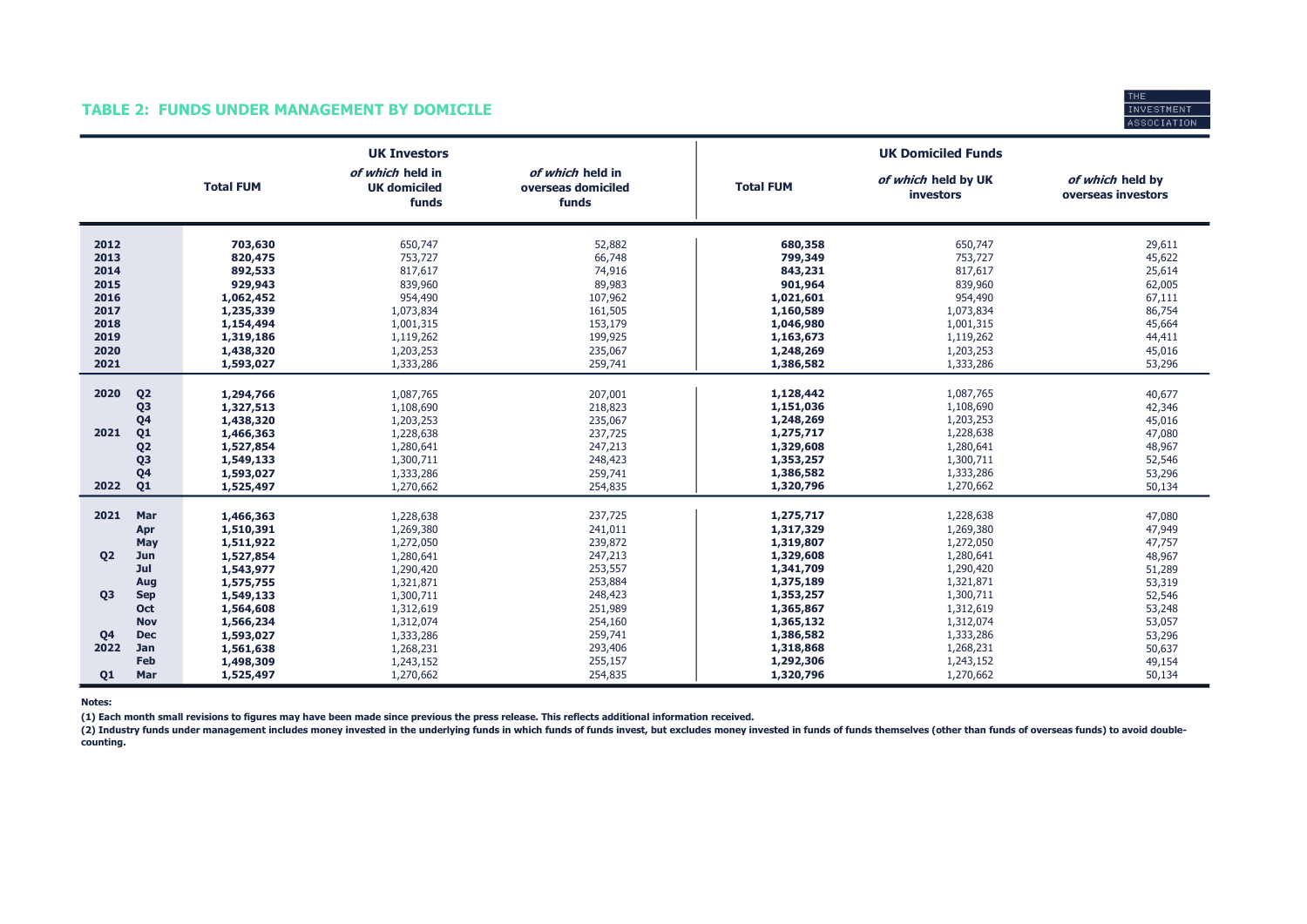#### TABLE 3: FUNDS UNDER MANAGEMENT BY ASSET CLASS



|                |                                  |                             | All Funds Including Funds of Funds <sup>3</sup> |                |                     |                |                     |              |                    |                |                  |              |                    |              |                        |
|----------------|----------------------------------|-----------------------------|-------------------------------------------------|----------------|---------------------|----------------|---------------------|--------------|--------------------|----------------|------------------|--------------|--------------------|--------------|------------------------|
|                |                                  | Industry Total <sup>2</sup> | <b>Equity</b>                                   |                | <b>Fixed Income</b> |                | <b>Money Market</b> |              | <b>Mixed Asset</b> |                | <b>Property</b>  |              | Other              |              | <b>Total</b>           |
|                |                                  | £m                          | £m                                              | $%$ of         | £m                  | $%$ of         | £m                  | $%$ of       | £m                 | $%$ of         | £m               | $%$ of       | £m                 | $%$ of       | £m                     |
| 2012           |                                  | 703,630                     | 397,660                                         | 51.6%          | 166,770             | 21.6%          | 6,916               | 0.9%         | 130,132            | 16.9%          | 14,487           | 1.9%         | 55,406             | 7.2%         | 771,370                |
| 2013           |                                  | 820,475                     | 492,725                                         | 54.8%          | 169,980             | 18.9%          | 9,273               | 1.0%         | 152,031            | 16.9%          | 17,212           | 1.9%         | 58,725             | 6.5%         | 899,946                |
| 2014           |                                  | 892,533                     | 527,336                                         | 53.8%          | 195,903             | 20.0%          | 10,660              | 1.1%         | 157,352            | 16.0%          | 24,062           | 2.5%         | 65,117             | 6.6%         | 980,429                |
| 2015           |                                  | 929,943                     | 561,650                                         | 54.6%          | 185,984             | 18.1%          | 11,501              | 1.1%         | 165,229            | 16.1%          | 31,993           | 3.1%         | 71,852             | 7.0%         | 1,028,208              |
| 2016<br>2017   |                                  | 1,062,452                   | 633,614<br>722,094                              | 53.7%<br>52.5% | 215,456<br>257,916  | 18.3%<br>18.7% | 19,850<br>25,115    | 1.7%<br>1.8% | 198,399            | 16.8%<br>16.1% | 28,603<br>30,721 | 2.4%<br>2.2% | 83,382<br>119,575  | 7.1%<br>8.7% | 1,179,304<br>1,376,460 |
| 2018           |                                  | 1,235,339<br>1,154,494      | 656,087                                         | 50.8%          | 250,591             | 19.4%          | 21,710              | 1.7%         | 221,040<br>210,724 | 16.3%          | 31,449           | 2.4%         | 120,008            | 9.3%         | 1,290,569              |
| 2019           |                                  | 1,319,186                   | 757,760                                         | 51.4%          | 277,220             | 18.8%          | 44,505              | 3.0%         | 245,731            | 16.7%          | 28,396           | 1.9%         | 121,157            | 8.2%         | 1,474,769              |
| 2020           |                                  | 1,438,320                   | 827,231                                         | 51.5%          | 307,719             | 19.2%          | 49,255              | 3.1%         | 274,417            | 17.1%          | 27,046           | 1.7%         | 119,385            | 7.4%         | 1,605,051              |
| 2021           |                                  | 1,593,027                   | 948,349                                         | 53.4%          | 323,174             | 18.2%          | 46,997              | 2.6%         | 290,078            | 16.3%          | 28,022           | 1.6%         | 139,641            | 7.9%         | 1,776,262              |
|                |                                  |                             |                                                 |                |                     |                |                     |              |                    |                |                  |              |                    |              |                        |
| 2020           | Q <sub>2</sub>                   | 1,294,766                   | 730,169                                         | 50.5%          | 285,741             | 19.8%          | 47,822              | 3.3%         | 240,851            | 16.7%          | 26,283           | 1.8%         | 114,733            | 7.9%         | 1,445,599              |
|                | Q3                               | 1,327,513                   | 746,120                                         | 50.4%          | 297,066             | 20.1%          | 47,005              | 3.2%         | 248,579            | 16.8%          | 26,639           | 1.8%         | 115,374            | 7.8%         | 1,480,784              |
|                | Q <sub>4</sub>                   | 1,438,320                   | 827,231                                         | 51.5%          | 307,719             | 19.2%          | 49,255              | 3.1%         | 274,417            | 17.1%          | 27,046           | 1.7%         | 119,385            | 7.4%         | 1,605,051              |
| 2021           | Q <sub>1</sub>                   | 1,466,363                   | 856,704                                         | 52.4%<br>53.5% | 307,017             | 18.8%<br>18.6% | 43,823              | 2.7%<br>2.5% | 281,559            | 17.2%<br>16.6% | 26,660           | 1.6%<br>1.6% | 119,823            | 7.3%<br>7.2% | 1,635,585              |
|                | Q <sub>2</sub><br>Q <sub>3</sub> | 1,527,854                   | 912,620<br>917,451                              | 53.1%          | 316,839<br>320,433  | 18.5%          | 43,217              | 2.5%         | 283,407<br>288,970 | 16.7%          | 26,743<br>26,630 | 1.5%         | 123,177<br>131,400 | 7.6%         | 1,706,003              |
|                | Q4                               | 1,549,133<br>1,593,027      | 948,349                                         | 53.4%          | 323,174             | 18.2%          | 44,058<br>46,997    | 2.6%         | 290,078            | 16.3%          | 28,022           | 1.6%         | 139,641            | 7.9%         | 1,728,941<br>1,776,262 |
| 2022           | Q <sub>1</sub>                   | 1,525,497                   | 900,938                                         | 52.9%          | 302,719             | 17.8%          | 51,452              | 3.0%         | 279,756            | 16.4%          | 27,721           | 1.6%         | 141,171            | 8.3%         | 1,703,758              |
|                |                                  |                             |                                                 |                |                     |                |                     |              |                    |                |                  |              |                    |              |                        |
| 2021           | Mar                              | 1,466,363                   | 856,704                                         | 52.4%          | 307,017             | 18.8%          | 43,823              | 2.7%         | 281,559            | 17.2%          | 26,660           | 1.6%         | 119,823            | 7.3%         | 1,635,585              |
|                | Apr                              | 1,510,391                   | 892,490                                         | 53.0%          | 312,204             | 18.5%          | 42,592              | 2.5%         | 290,097            | 17.2%          | 27,024           | 1.6%         | 120,294            | 7.1%         | 1,684,701              |
|                | May                              | 1,511,922                   | 893,237                                         | 53.0%          | 312,788             | 18.5%          | 42,677              | 2.5%         | 291,441            | 17.3%          | 26,471           | 1.6%         | 119,804            | 7.1%         | 1,686,418              |
| <b>Q2</b>      | <b>Jun</b>                       | 1,527,854                   | 912,620                                         | 53.5%          | 316,839             | 18.6%          | 43,217              | 2.5%         | 283,407            | 16.6%          | 26,743           | 1.6%         | 123,177            | 7.2%         | 1,706,003              |
|                | Jul                              | 1,543,977                   | 910,035                                         | 52.8%          | 320,438             | 18.6%          | 44,272              | 2.6%         | 286,412            | 16.6%          | 27,046           | 1.6%         | 134,800            | 7.8%         | 1,723,002              |
|                | Aug                              | 1,575,755                   | 940,497                                         | 53.5%          | 323,395             | 18.4%          | 44,651              | 2.5%         | 292,838            | 16.7%          | 26,847           | 1.5%         | 129,684            | 7.4%         | 1,757,914              |
| O <sub>3</sub> | <b>Sep</b>                       | 1,549,133                   | 917,451                                         | 53.1%          | 320,433             | 18.5%          | 44,058              | 2.5%         | 288,970            | 16.7%          | 26,630           | 1.5%         | 131,400            | 7.6%         | 1,728,941              |
|                | Oct                              | 1,564,608                   | 928,716                                         | 53.2%          | 318,534             | 18.2%          | 45,560              | 2.6%         | 290,194            | 16.6%          | 26,945           | 1.5%         | 135,940            | 7.8%         | 1,745,889              |
|                | <b>Nov</b>                       | 1,566,234                   | 926,315                                         | 53.0%          | 322,236             | 18.4%          | 46,933              | 2.7%         | 286,569            | 16.4%          | 27,225           | 1.6%         | 137,560            | 7.9%         | 1,746,839              |
| Q <sub>4</sub> | <b>Dec</b>                       | 1,593,027                   | 948,349                                         | 53.4%          | 323,174             | 18.2%          | 46,997              | 2.6%         | 290,078            | 16.3%          | 28,022           | 1.6%         | 139,641            | 7.9%         | 1,776,262              |
| 2022           | Jan                              | 1,561,638                   | 916,905                                         | 52.7%          | 332,154             | 19.1%          | 47,210              | 2.7%         | 279,010            | 16.0%          | 27,220           | 1.6%         | 136,103            | 7.8%         | 1,738,604              |
|                | Feb<br>Mar                       | 1,498,309                   | 875,572                                         | 52.4%          | 308,455             | 18.4%          | 50,466              | 3.0%         | 275,090            | 16.4%          | 26,924           | 1.6%         | 135,871            | 8.1%         | 1,672,378              |
| Q1             |                                  | 1,525,497                   | 900,938                                         | 52.9%          | 302,719             | 17.8%          | 51,452              | 3.0%         | 279,756            | 16.4%          | 27,721           | 1.6%         | 141,171            | 8.3%         | 1,703,758              |

Notes:

(1) Each month small revisions to figures may have been made since the previous press release. This reflects additional information received.

(2) Industry funds under management includes money invested in the underlying funds in which funds of funds invest, but excludes money invested in funds of funds themselves (other then funds of overseas funds) to avoid double-counting.

(3) These figures include double-counting of investments through FOFs - assets are counted first when invested in a FOF and then when FOF invests in other funds. This gives the best indicator available of the asset breakdown of investors' choices since the Investment Association cannot identify FOFs holdings of funds. Asset types (Equity, Fixed Income, etc) are defined in terms of the Investment Association sectors included. See Table 6 for a listing of the Investment Association sectors allocated to each asset class.

(5) Prior to January 2012 data is presented according to FUM in UK Domiciled funds. (4) From March 2014, the FUM of mixed asset funds is reduced and the FUM of other funds is increased due to funds re-classified from the Investment Association Mixed Asset sectors to the Investment Association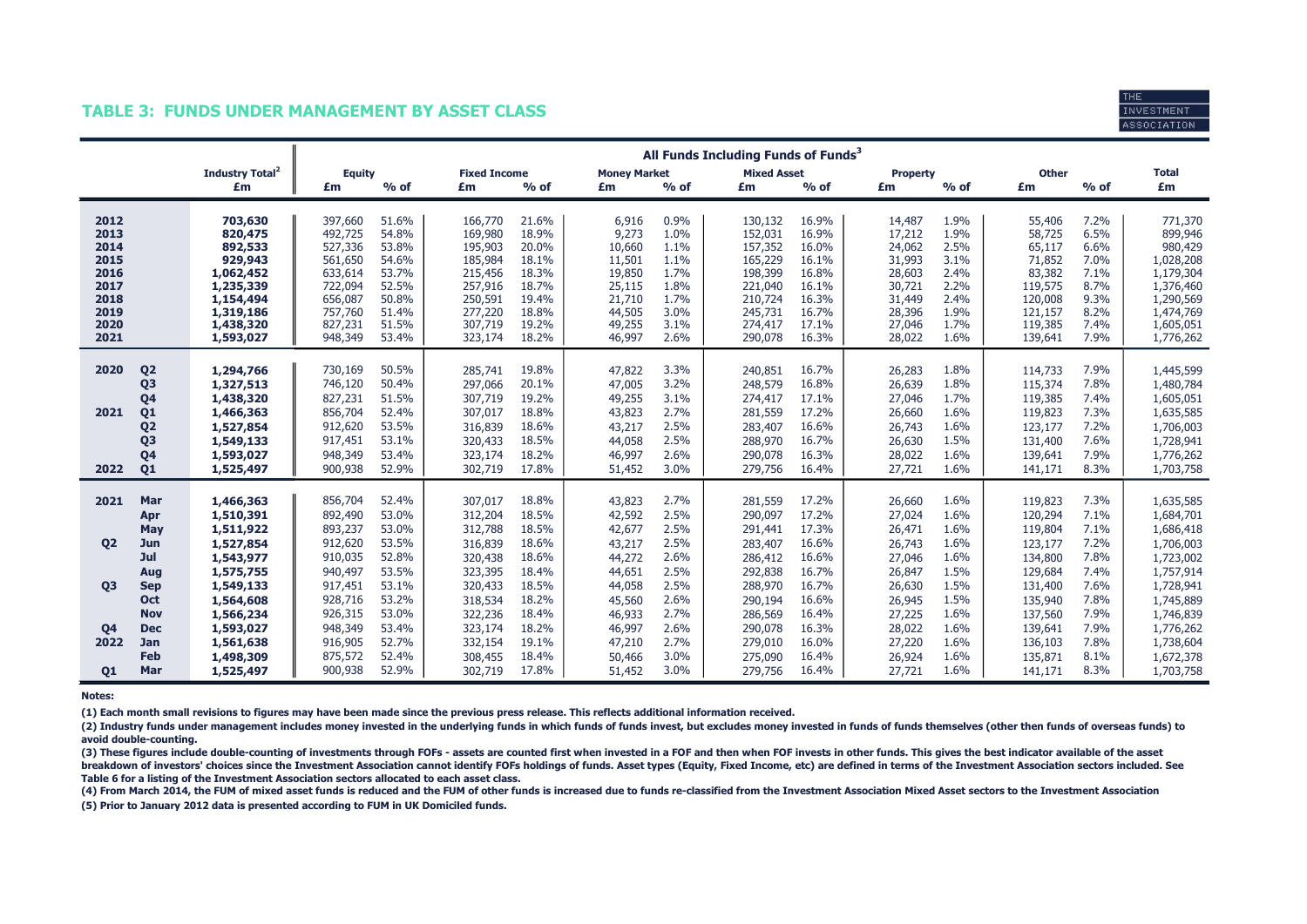### TABLE 4: NET SALES



|                                                                              |                                                                                                                      |                                                                                                   | <b>Net Sales £m</b>                                                                           |                                                                                                     |  |
|------------------------------------------------------------------------------|----------------------------------------------------------------------------------------------------------------------|---------------------------------------------------------------------------------------------------|-----------------------------------------------------------------------------------------------|-----------------------------------------------------------------------------------------------------|--|
|                                                                              |                                                                                                                      | <b>Total</b>                                                                                      | <b>Retail</b>                                                                                 | <b>Institutional</b>                                                                                |  |
| 2012<br>2013<br>2014<br>2015<br>2016<br>2017<br>2018<br>2019<br>2020<br>2021 |                                                                                                                      | 29,408<br>25,919<br>37,140<br>22,585<br>15,950<br>66,712<br>$-5,131$<br>7,514<br>33,881<br>37,165 | 18,437<br>23,507<br>23,923<br>16,920<br>7,208<br>48,606<br>7,697<br>9,982<br>30,816<br>43,547 | 10,970<br>2,412<br>13,217<br>5,665<br>8,742<br>18,106<br>$-12,828$<br>$-2,469$<br>3,065<br>$-6,382$ |  |
| 2020<br>2021<br>2022                                                         | Q <sub>2</sub><br>Q <sub>3</sub><br>Q4<br>Q <sub>1</sub><br>Q <sub>2</sub><br>Q <sub>3</sub><br>Q4<br>Q <sub>1</sub> | 14,913<br>7,524<br>15,607<br>4,797<br>14,263<br>13,328<br>4,777<br>$-9,158$                       | 10,792<br>5,294<br>17,024<br>10,171<br>14,111<br>12,614<br>6,650<br>$-7,111$                  | 4,121<br>2,230<br>$-1,416$<br>$-5,374$<br>152<br>714<br>$-1,874$<br>$-2,048$                        |  |
| 2021<br>Q <sub>2</sub>                                                       | Mar<br>Apr<br>May<br>Jun                                                                                             | 3,169<br>6,734<br>2,910<br>4,619                                                                  | 4,557<br>6,201<br>3,566<br>4,344                                                              | $-1,388$<br>533<br>$-657$<br>275                                                                    |  |
| Q <sub>3</sub>                                                               | Jul<br>Aug<br><b>Sep</b><br>Oct<br><b>Nov</b>                                                                        | 8,048<br>5,060<br>220<br>1,646<br>1,799                                                           | 4,865<br>5,318<br>2,430<br>1,863<br>2,535                                                     | 3,183<br>$-259$<br>$-2,210$<br>$-217$<br>$-736$                                                     |  |
| Q <sub>4</sub><br>2022                                                       | Dec<br>Jan<br>Feb                                                                                                    | 1,332<br>$-4,850$<br>$-3,324$<br>$-984$                                                           | 2,253<br>$-1,183$<br>$-2,484$                                                                 | $-920$<br>$-3,667$<br>$-840$                                                                        |  |
| Q <sub>1</sub>                                                               | Mar                                                                                                                  |                                                                                                   | $-3,444$                                                                                      | 2,459                                                                                               |  |

Notes:

(1) Each month small revisions to figures may have been made since the previous press release. This reflects additional information received.

(3) Prior to January 2012 data is presented according to Net Sales for UK Domiciled funds. (2) All sales and repurchases of funds of funds are included. To avoid double counting, transactions between funds of funds and their underlying funds are excluded from January 2010.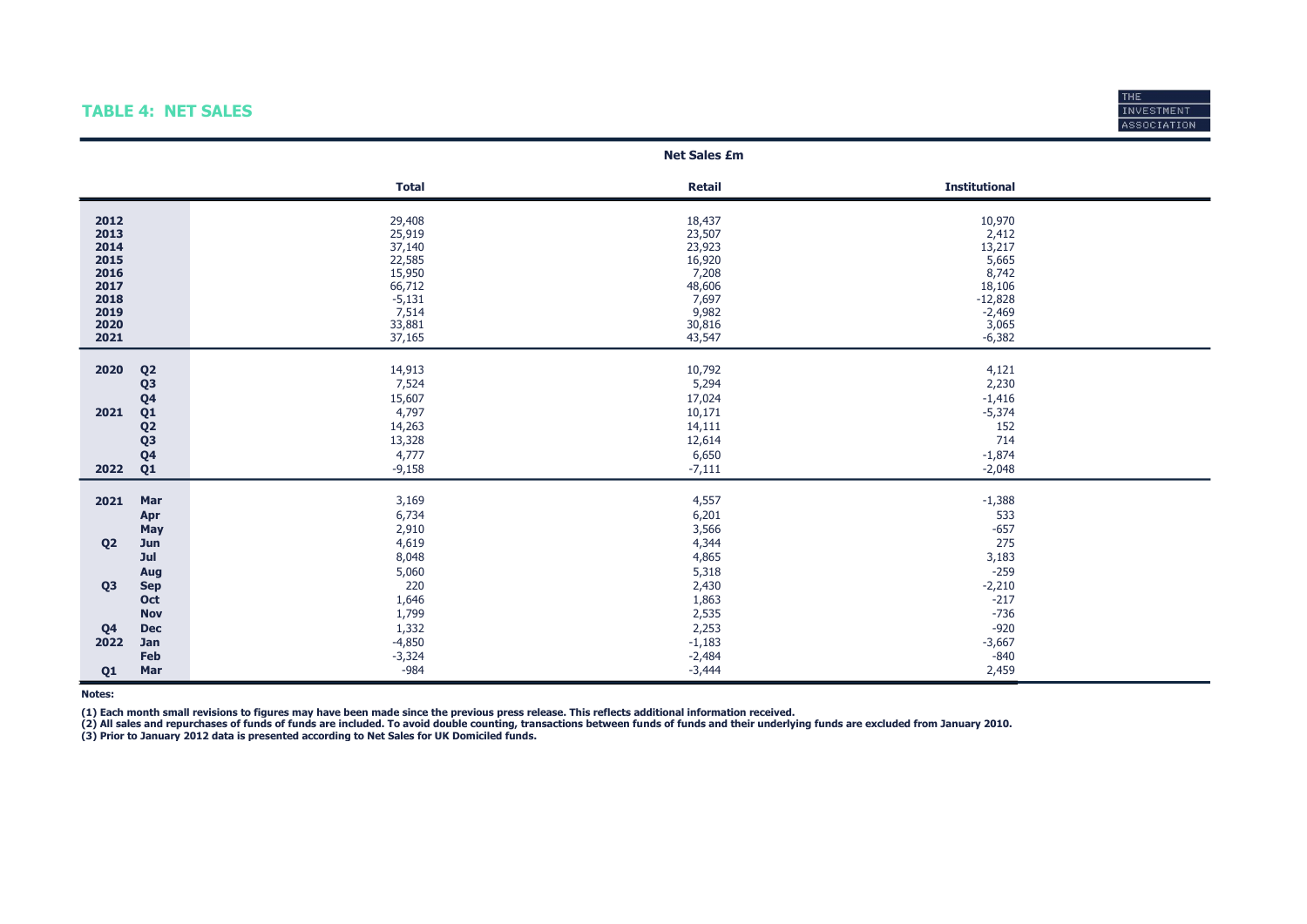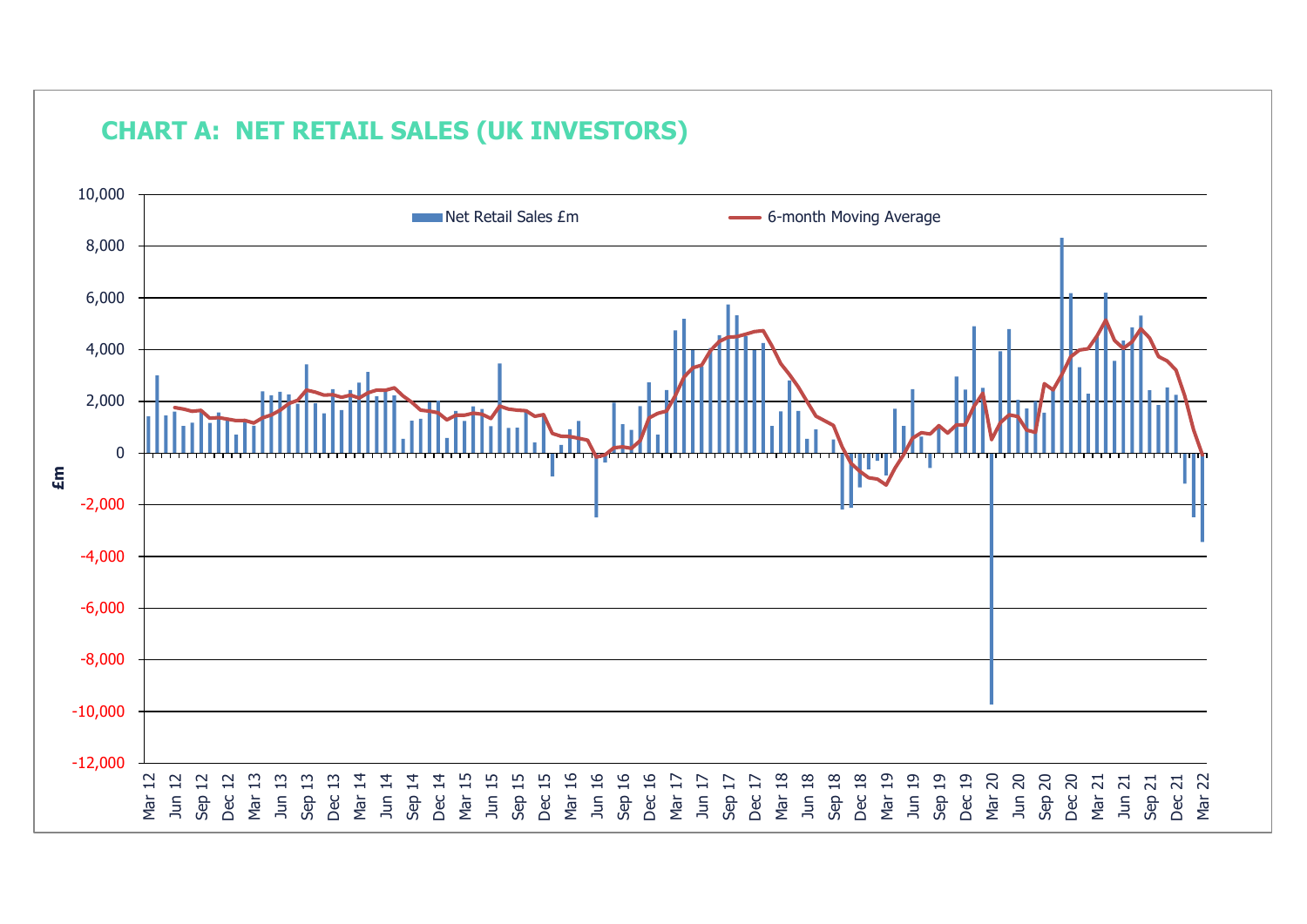### TABLE 5: NET RETAIL SALES OF FUNDS BY ASSET CLASS



|                                                                              |                                                                                                                                              |                                                                                               |                                                                                                |                                                                                              | <b>Net Retail Sales £m</b>                                                         |                                                                                          |                                                                                             |                                                                                      | Net Retail Sales of Equity Funds by Region £m                                               |                                                                              |                                                                                                    |                                                                                       |                                                                                    |                                                                                      |                                                                                                           |
|------------------------------------------------------------------------------|----------------------------------------------------------------------------------------------------------------------------------------------|-----------------------------------------------------------------------------------------------|------------------------------------------------------------------------------------------------|----------------------------------------------------------------------------------------------|------------------------------------------------------------------------------------|------------------------------------------------------------------------------------------|---------------------------------------------------------------------------------------------|--------------------------------------------------------------------------------------|---------------------------------------------------------------------------------------------|------------------------------------------------------------------------------|----------------------------------------------------------------------------------------------------|---------------------------------------------------------------------------------------|------------------------------------------------------------------------------------|--------------------------------------------------------------------------------------|-----------------------------------------------------------------------------------------------------------|
|                                                                              |                                                                                                                                              | <b>Total</b>                                                                                  | <b>Equit</b>                                                                                   | <b>Fixed</b><br><b>Income</b>                                                                | <b>Money</b><br><b>Market</b>                                                      | <b>Mixed</b><br><b>Asset</b>                                                             | <b>Propert</b>                                                                              | <b>Other</b>                                                                         | <b>Total</b>                                                                                | Asia                                                                         | <b>Europe</b>                                                                                      | Glob                                                                                  | <b>Japa</b>                                                                        | <b>North</b><br><b>Americ</b>                                                        | <b>UK</b>                                                                                                 |
| 2012<br>2013<br>2014<br>2015<br>2016<br>2017<br>2018<br>2019<br>2020<br>2021 |                                                                                                                                              | 18,437<br>23,507<br>23,923<br>16,920<br>7,208<br>48,606<br>7,697<br>9,982<br>30,816<br>43,547 | 2,483<br>12,769<br>10,616<br>7,195<br>$-8,824$<br>9,598<br>796<br>$-2,888$<br>10,410<br>14,897 | 7,195<br>991<br>3,001<br>$-1,462$<br>4,408<br>16,113<br>$-2,030$<br>6,705<br>7,964<br>11,507 | $-644$<br>$-320$<br>552<br>422<br>2,857<br>3,345<br>514<br>1,220<br>3,002<br>1,000 | 5,277<br>6,824<br>4,967<br>4,707<br>6,083<br>14,063<br>8,098<br>7,297<br>9,075<br>10,369 | 368<br>1,668<br>3,117<br>1,864<br>$-1,820$<br>$-131$<br>247<br>$-1,217$<br>$-291$<br>$-189$ | 3,758<br>1,575<br>1,669<br>4,194<br>4,502<br>5,617<br>73<br>$-1,135$<br>657<br>5,963 | 3,249<br>12,076<br>9,754<br>7,638<br>$-7,711$<br>8,292<br>157<br>$-2,403$<br>6,591<br>8,375 | 665<br>908<br>55<br>$-1,038$<br>$-953$<br>-5<br>1,374<br>143<br>1,614<br>990 | $-662$<br>1,585<br>1,013<br>3,839<br>$-3,546$<br>2,899<br>$-1,313$<br>$-3,797$<br>$-405$<br>$-305$ | 3,766<br>2,960<br>2,767<br>940<br>2,908<br>4,912<br>2,510<br>1,785<br>6,079<br>13,398 | 17<br>1,079<br>581<br>1,247<br>$-907$<br>1,791<br>1,224<br>$-640$<br>$-429$<br>428 | 293<br>1,272<br>1,232<br>603<br>$-350$<br>1,329<br>1,224<br>1,341<br>2,520<br>$-863$ | $-830$<br>4,271<br>4,106<br>2,047<br>$-4,863$<br>$-2,634$<br>$-4,862$<br>$-1,235$<br>$-2,788$<br>$-5,272$ |
| 2020<br>2021<br>2022                                                         | Q <sub>2</sub><br>Q <sub>3</sub><br>Q <sub>4</sub><br>Q <sub>1</sub><br>Q <sub>2</sub><br>Q <sub>3</sub><br>Q <sub>4</sub><br>Q <sub>1</sub> | 10,792<br>5,294<br>17,024<br>10,171<br>14,111<br>12,614<br>6,650<br>$-7,111$                  | 4,250<br>$-472$<br>7,129<br>2,261<br>6,309<br>3,989<br>2,338<br>$-1,946$                       | 4,929<br>4,586<br>3,219<br>4,720<br>3,241<br>2,233<br>1,313<br>$-5,979$                      | 214<br>$-878$<br>852<br>$-1,696$<br>$-244$<br>2,704<br>237<br>388                  | 1,666<br>1,618<br>5,208<br>3,465<br>3,670<br>2,164<br>1,069<br>582                       | $-83$<br>17<br>$-382$<br>$-140$<br>$-240$<br>120<br>71<br>$-206$                            | $-184$<br>423<br>999<br>1,561<br>1,375<br>1,403<br>1,623<br>50                       | 3,301<br>$-441$<br>4,726<br>659<br>4,688<br>2,880<br>148<br>$-3,815$                        | 243<br>459<br>1,094<br>803<br>375<br>$-135$<br>$-53$<br>$-268$               | $-606$<br>387<br>194<br>$-837$<br>274<br>204<br>54<br>$-811$                                       | 2,326<br>783<br>3,961<br>3,679<br>3,891<br>3,290<br>2,537<br>655                      | $-102$<br>$-209$<br>236<br>$-88$<br>341<br>23<br>152<br>$-161$                     | 1,023<br>102<br>1,295<br>$-1,300$<br>412<br>268<br>$-244$<br>$-51$                   | 417<br>$-1,963$<br>$-2,053$<br>$-1,599$<br>$-607$<br>$-770$<br>$-2,296$<br>$-3,178$                       |
| 2021<br><b>Q2</b>                                                            | Mar<br>Apr<br>May<br>Jun<br>Jul<br>Aug                                                                                                       | 4,557<br>6,201<br>3,566<br>4,344<br>4,865<br>5,318                                            | 1,216<br>2,955<br>1,079<br>2,274<br>1,685<br>1,308                                             | 1,038<br>1,279<br>971<br>992<br>1,022<br>581                                                 | $-317$<br>98<br>25<br>$-367$<br>506<br>1,587                                       | 1,908<br>1,497<br>1,236<br>937<br>890<br>910                                             | $-155$<br>$-38$<br>$-184$<br>$-18$<br>8<br>23                                               | 868<br>410<br>439<br>526<br>754<br>910                                               | 423<br>2,462<br>603<br>1,623<br>1,592<br>793                                                | $-99$<br>244<br>59<br>72<br>57<br>$-59$                                      | $-421$<br>$-73$<br>100<br>247<br>94<br>56                                                          | 1,940<br>2,058<br>739<br>1,094<br>1,158<br>1,038                                      | $-86$<br>161<br>73<br>107<br>5<br>80                                               | $-1,025$<br>23<br>206<br>184<br>19<br>123                                            | 114<br>49<br>$-574$<br>$-81$<br>259<br>$-445$                                                             |
| Q <sub>3</sub><br>Q <sub>4</sub><br>2022<br>Q1                               | <b>Sep</b><br><b>Oct</b><br><b>Nov</b><br><b>Dec</b><br>Jan<br><b>Feb</b><br>Mar                                                             | 2,430<br>1,863<br>2,535<br>2,253<br>$-1,183$<br>$-2,484$<br>$-3,444$                          | 996<br>317<br>970<br>1,051<br>$-1,596$<br>$-40$<br>$-309$                                      | 630<br>632<br>528<br>153<br>$-343$<br>$-2,351$<br>$-3,285$                                   | 610<br>$-437$<br>102<br>572<br>820<br>139<br>$-571$                                | 365<br>602<br>388<br>79<br>335<br>$-182$<br>429                                          | 90<br>17<br>$-8$<br>62<br>$-12$<br>$-75$<br>$-119$                                          | $-261$<br>732<br>555<br>336<br>$-387$<br>25<br>412                                   | 495<br>$\mathbf 0$<br>$-466$<br>614<br>$-2,085$<br>$-512$<br>$-1,217$                       | $-133$<br>199<br>$-191$<br>$-61$<br>$-49$<br>$-141$<br>$-79$                 | 54<br>24<br>$-98$<br>127<br>$-165$<br>$-142$<br>$-505$                                             | 1,094<br>606<br>871<br>1,061<br>490<br>328<br>$-163$                                  | $-62$<br>-8<br>82<br>77<br>$-15$<br>$-156$<br>10                                   | 126<br>$-176$<br>$-377$<br>309<br>$-722$<br>588<br>83                                | $-584$<br>$-645$<br>$-752$<br>$-899$<br>$-1,625$<br>$-990$<br>$-563$                                      |

Notes:

(1) Each month small revisions to figures may have been made since the previous press release. This reflects additional information received.

(2) All sales and repurchases of funds of funds are included. To avoid double counting, transactions between funds of funds and their underlying funds are excluded from January 2010.

(3) The 'Other' Asset Class includes funds from the 'Targeted Absolute Return' and 'Volatility Managed' Sectors which, together, contribute to the overwhelming majority of the Net Retail Sales within the asset class.<br>(4) R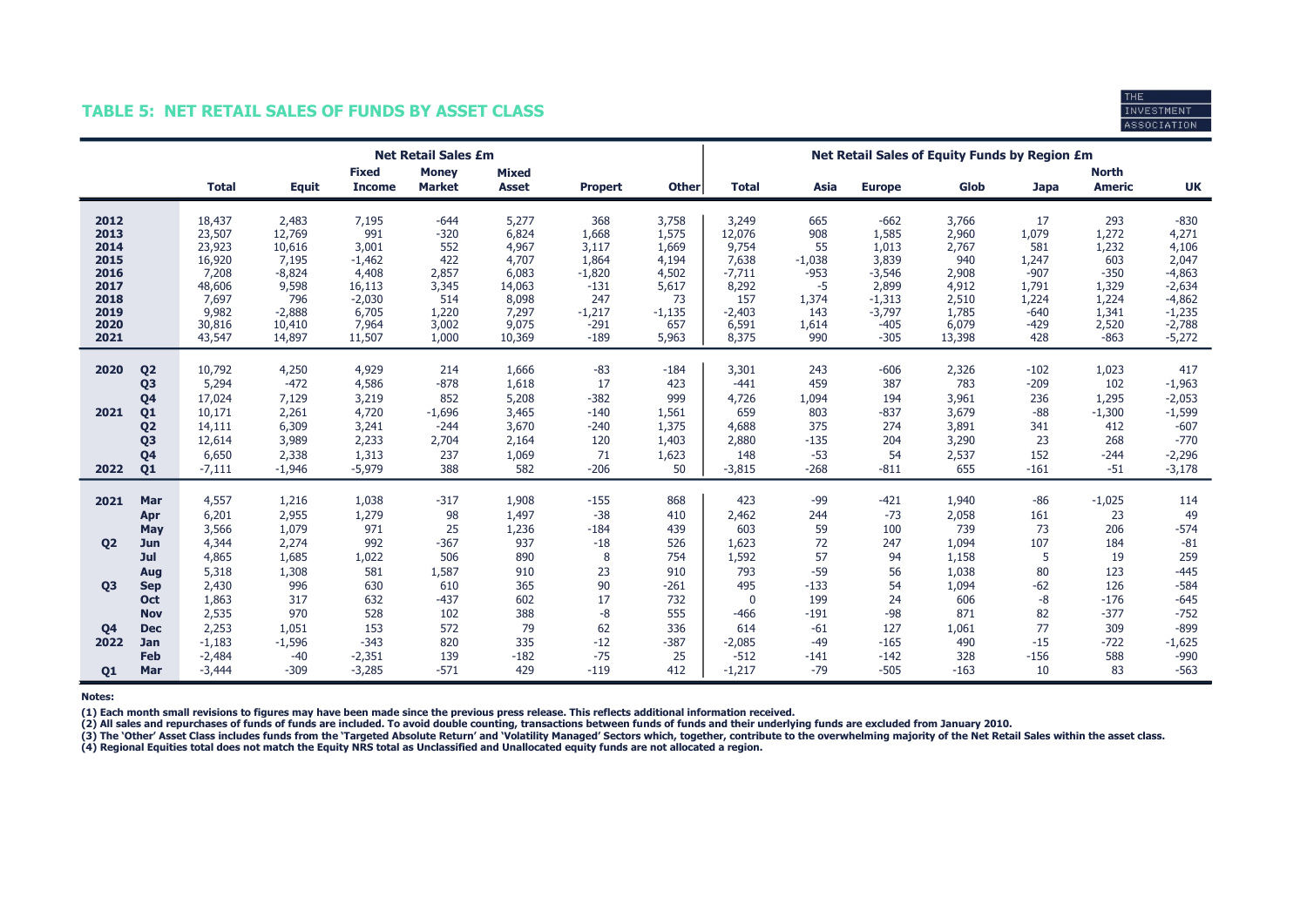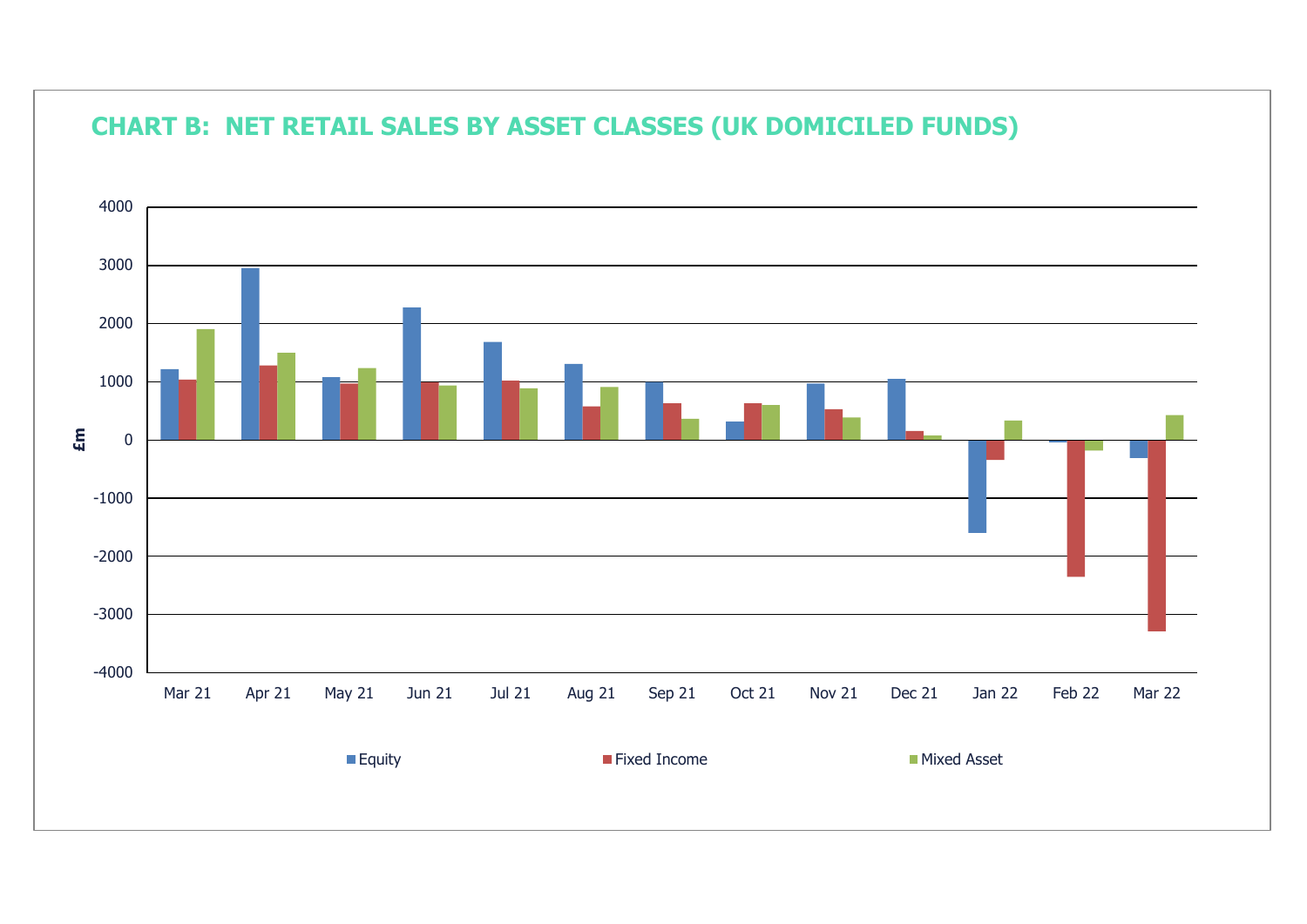# TABLE 6: THE INVESTMENT ASSOCIATION SECTOR RANKINGS FOR MARCH 2022



| <b>Funds Under Management</b>                |              | <b>Net Retail Sales</b>                                                    |          | <b>Net ISA Sales on Five Platforms</b>                                             |            |  |  |
|----------------------------------------------|--------------|----------------------------------------------------------------------------|----------|------------------------------------------------------------------------------------|------------|--|--|
| <b>IA Sector</b>                             | £bn          | <b>IA Sector</b>                                                           | £m       | <b>IA Sector</b>                                                                   | £m         |  |  |
| Global                                       | 175.6        | Mixed Investment 40-85% Shares                                             | 579.1    | Global                                                                             | 115.1      |  |  |
| UK All Companies                             | 164.1        | <b>Volatility Managed</b>                                                  | 475.4    | <b>Volatility Managed</b>                                                          | 92.9       |  |  |
| North America                                | 92.5         | Global Equity Income                                                       | 474.8    | Mixed Investment 40-85% Shares                                                     | 68.8       |  |  |
| Mixed Investment 40-85% Shares               | 86.5         | Government Bond                                                            | 237.4    | North America                                                                      | 42.2       |  |  |
| Europe Excluding UK                          | 64.5         | Infrastructure                                                             | 173.3    | <b>Targeted Absolute Return</b>                                                    | 22.0       |  |  |
| £ Corporate Bond                             | 64.2         | North America                                                              | 129.3    | Flexible Investment                                                                | 19.7       |  |  |
| <b>Volatility Managed</b>                    | 56.6         | High Yield Bond                                                            | 105.7    | Europe Excluding UK                                                                | 14.3       |  |  |
| Mixed Investment 20-60% Shares               | 54.5         | <b>Global Inflation Linked Bond</b>                                        | 65.9     | Global Equity Income                                                               | 14.0       |  |  |
| <b>Targeted Absolute Return</b>              | 45.9         | Commodities and Natural Resources                                          | 57.3     | Infrastructure                                                                     | 13.5       |  |  |
| <b>UK Equity Income</b>                      | 43.6         | Corporate Bond                                                             | 40.6     | <b>Commodities and Natural Resources</b>                                           | 13.4       |  |  |
| £ Strategic Bond                             | 40.3         | <b>UK Index Linked Gilts</b>                                               | 36.5     | Technology and Technology Innovation                                               | 6.6        |  |  |
| Asia Pacific Excluding Japan                 | 36.6         | Mixed Investment 20-60% Shares                                             | 33.3     | Japan                                                                              | 4.2        |  |  |
| <b>Global Emerging Markets</b>               | 36.4         | Japan                                                                      | 27.8     | Short Term Money Market                                                            | 3.5        |  |  |
| <b>Flexible Investment</b>                   | 35.9         | Global Emerging Markets Bond - Local Currenc                               | 22.7     | <b>Standard Money Market</b>                                                       | 3.3        |  |  |
| Mixed Bond                                   | 34.4         | Latin America                                                              | 14.4     | Global Emerging Markets Bond - Blended                                             | 2.6        |  |  |
| Short Term Money Market                      | 32.7         | Financials and Financial Innovation                                        | 1.3      | Latin America                                                                      | 2.5        |  |  |
| Specialist                                   | 31.1         | Asia Pacific Including Japan                                               | $-6.4$   | <b>Mixed Bond</b>                                                                  | 1.6        |  |  |
| <b>UK Gilts</b>                              | 24.4         | China/Greater China                                                        | $-7.5$   | <b>Global Inflation Linked Bond</b>                                                | 1.5        |  |  |
|                                              | 23.5         | Europe Including UK                                                        | $-9.1$   | North American Smaller Companies                                                   | 1.3        |  |  |
| Japan<br>Corporate Bond                      | 17.7         | <b>Standard Money Market</b>                                               | $-15.3$  | Corporate Bond                                                                     | 1.1        |  |  |
| <b>Global Equity Income</b>                  | 17.2         | India/Indian Subcontinent                                                  | $-17.7$  | Global Emerging Markets Bond - Local Currenc                                       | 0.9        |  |  |
| <b>UK Smaller Companies</b>                  | 15.8         | Japanese Smaller Companies                                                 | $-18.3$  | Asia Pacific Including Japan                                                       | 0.4        |  |  |
|                                              | 13.7         | Global Emerging Markets Bond - Blended                                     | $-22.9$  | India/Indian Subcontinent                                                          |            |  |  |
| Mixed Investment 0-35% Shares                |              |                                                                            | $-26.8$  |                                                                                    | 0.1<br>0.1 |  |  |
| Property Other                               | 13.3<br>12.1 | Global Emerging Markets Bond - Hard Currenc<br><b>UK Smaller Companies</b> | $-27.4$  | <b>Global Emerging Markets</b><br>High Yield Bond                                  |            |  |  |
| £ High Yield                                 | 9.4          | <b>UK Direct Property</b>                                                  | $-34.9$  | Europe Including UK                                                                | 0.0        |  |  |
| Specialist Bond                              |              |                                                                            |          |                                                                                    | 0.0        |  |  |
| Government Bond                              | 9.0<br>8.9   | North American Smaller Companies                                           | $-46.7$  | Property Other                                                                     | 0.0        |  |  |
| <b>UK Direct Property</b>                    |              | Asia Pacific Excluding Japan                                               | $-47.1$  | Global Emerging Markets Bond - Hard Currenc<br>Financials and Financial Innovation | $-0.1$     |  |  |
| Infrastructure                               | 8.1          | European Smaller Companies                                                 | $-47.5$  | Government Bond                                                                    | $-0.6$     |  |  |
| Technology and Technology Innovation         | 7.9          | Healthcare                                                                 | $-52.7$  |                                                                                    | $-0.6$     |  |  |
| High Yield Bond                              | 7.6          | Mixed Investment 0-35% Shares                                              | $-62.1$  | Japanese Smaller Companies                                                         | $-0.8$     |  |  |
| <b>UK Index Linked Gilts</b>                 | 7.4          | <b>Global Emerging Markets</b>                                             | $-63.5$  | Specialist Bond                                                                    | $-1.1$     |  |  |
| Global Inflation Linked Bond                 | 6.0          | Property Other                                                             | $-89.7$  | Healthcare                                                                         | $-1.2$     |  |  |
| North American Smaller Companies             | 5.3          | Flexible Investment                                                        | $-107.1$ | European Smaller Companies                                                         | $-1.7$     |  |  |
| Global Emerging Markets Bond - Local Currenc | 4.5          | Global                                                                     | $-114.6$ | UK Index Linked Gilts                                                              | $-2.9$     |  |  |
| Healthcare                                   | 4.0          | Specialist Bond                                                            | $-125.4$ | £ High Yield                                                                       | $-5.3$     |  |  |
| India/Indian Subcontinent                    | 3.6          | £ High Yield                                                               | $-172.3$ | China/Greater China                                                                | $-5.9$     |  |  |
| China/Greater China                          | 3.5          | Technology and Technology Innovation                                       | $-178.5$ | Specialist                                                                         | $-6.3$     |  |  |
| <b>Commodities and Natural Resources</b>     | 3.1          | UK Equity Income                                                           | $-211.4$ | Mixed Investment 20-60% Shares                                                     | $-6.4$     |  |  |
| Global Emerging Markets Bond - Hard Currenc  | 2.8          | Short Term Money Market                                                    | $-217.1$ | Mixed Investment 0-35% Shares                                                      | $-9.0$     |  |  |
| European Smaller Companies                   | 2.8          | <b>UK Gilts</b>                                                            | $-256.8$ | <b>UK Smaller Companies</b>                                                        | $-9.6$     |  |  |
| Europe Including UK                          | 2.7          | Specialist                                                                 | $-300.8$ | UK Equity Income                                                                   | $-11.1$    |  |  |
| Financials and Financial Innovation          | 2.4          | <b>Targeted Absolute Return</b>                                            | $-301.5$ | <b>UK Gilts</b>                                                                    | $-11.3$    |  |  |
| <b>Standard Money Market</b>                 | 1.5          | UK All Companies                                                           | $-324.5$ | £ Strategic Bond                                                                   | $-11.5$    |  |  |
| Global Emerging Markets Bond - Blended       | 1.2          | £ Corporate Bond                                                           | $-341.6$ | <b>UK Direct Property</b>                                                          | $-11.5$    |  |  |
| Asia Pacific Including Japan                 | 1.0          | <b>Europe Excluding UK</b>                                                 | $-447.9$ | Asia Pacific Excluding Japan                                                       | $-15.1$    |  |  |
| Japanese Smaller Companies                   | 0.9          | Mixed Bond                                                                 | $-511.7$ | UK All Companies                                                                   | $-15.7$    |  |  |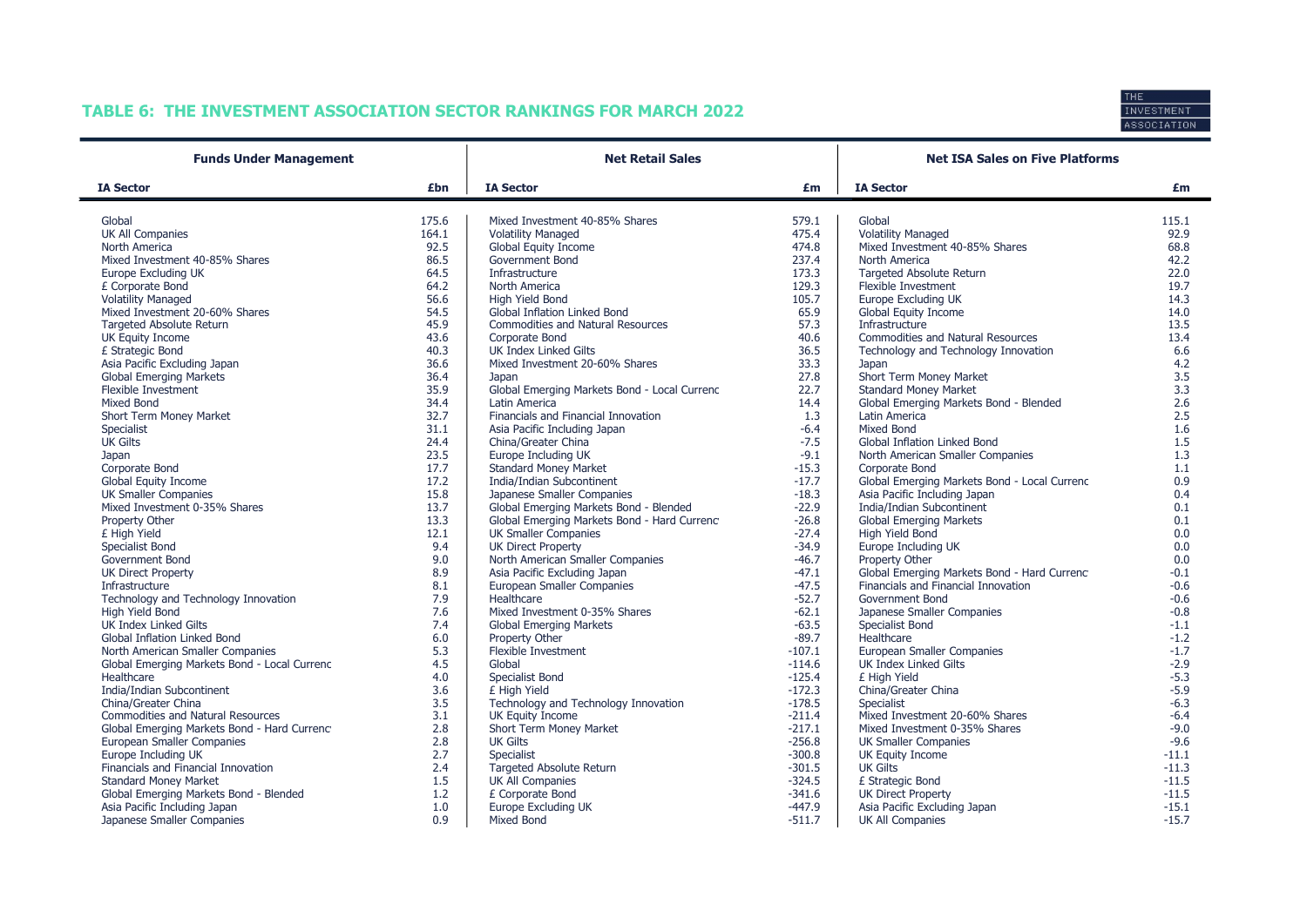| Latin America | υ.4     | <b>Strategic Bond</b> | $-528.3$   | Corporate Bond | -33.6 |
|---------------|---------|-----------------------|------------|----------------|-------|
| <b>Total</b>  | 1,337.3 | <b>Total</b>          | $-2,260.1$ | <b>Total</b>   | 284.5 |

Notes:

(1) All sales and repurchases of funds of funds are included. To avoid double counting, transactions between funds of funds and their underlying funds are excluded.<br>(2) Net ISA sales on five platforms relate to the five fu

(3) The sector rankings do not include the Investment Association Unclassified Sector, Unallocated funds (that have not chosen to be allocated to a sector) or funds held on fund platforms but not allocated to an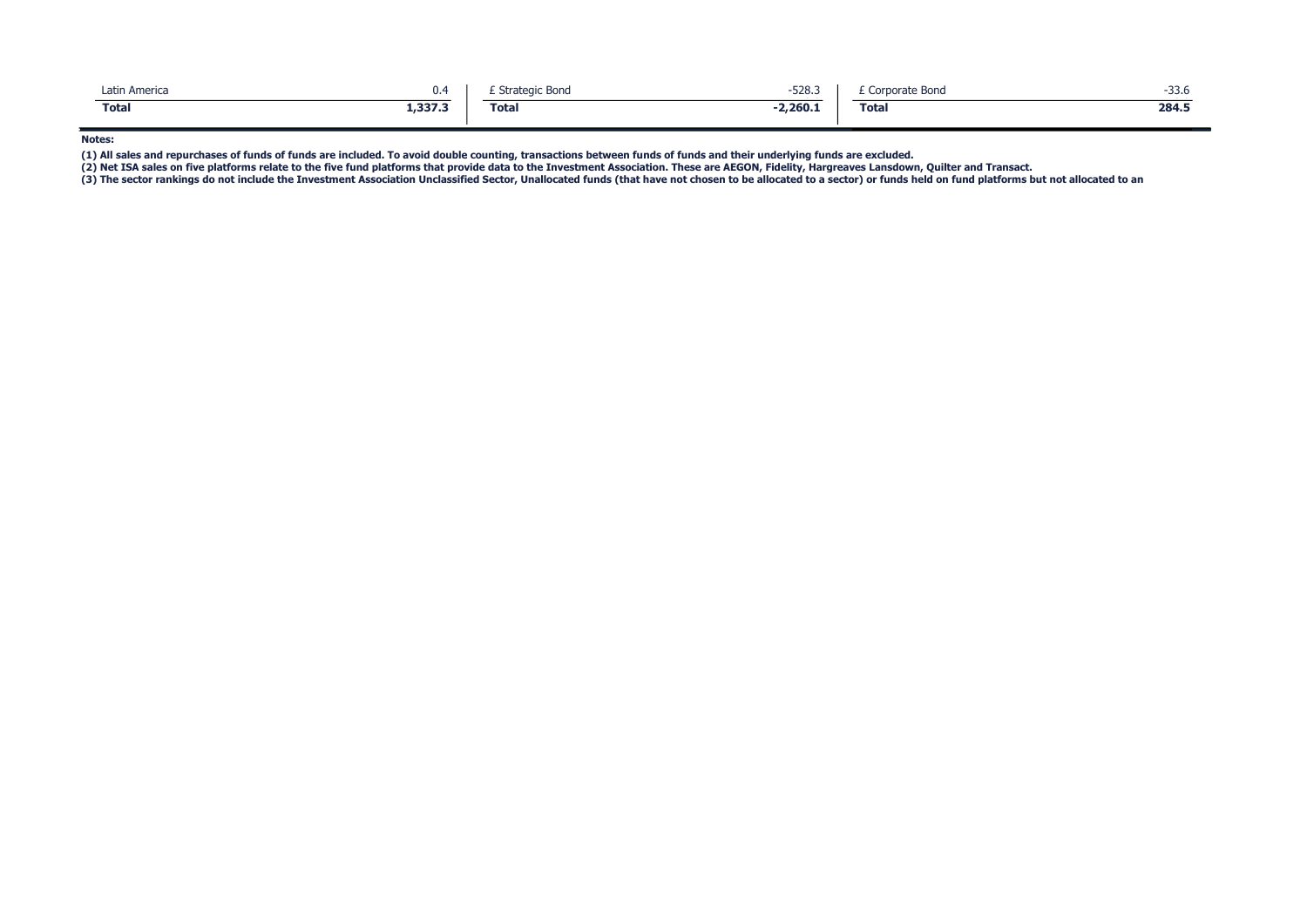#### TABLE 7: NET RETAIL SALES BY THE INVESTMENT ASSOCIATION SECTORS



|                                                                             |                             |                             |                                  |                             |                             |                         | <b>Net Retail Sales £m</b> |                   |                               |                  |                                    |                          |                       |
|-----------------------------------------------------------------------------|-----------------------------|-----------------------------|----------------------------------|-----------------------------|-----------------------------|-------------------------|----------------------------|-------------------|-------------------------------|------------------|------------------------------------|--------------------------|-----------------------|
| <b>IA Sector</b>                                                            | Mar-21                      | Apr-21                      | $May-21$                         | Jun-21                      | Jul-21                      | Aug-21                  | $Sep-21$                   | Oct-21            | <b>Nov-21</b>                 | <b>Dec-21</b>    | Jan-22                             | <b>Feb-22</b>            | <b>Mar-22</b>         |
| Asia Pacific Excluding Japan                                                | $-93$                       | 210                         | 86                               | 79                          | 80                          | $-13$                   | -96                        | 167               | $-171$                        | 24               | $-31$                              | $-39$                    | 47                    |
| Asia Pacific Including Japan                                                | $-1$                        | $\pmb{0}$                   | $-2$                             | $-12$<br>5                  | $-7$                        | $-8$                    | $-11$                      | $-4$<br>q         | $-4$                          | $-4$             | 3                                  | $-12$                    | -6                    |
| China/Greater China<br>Europe Excluding UK                                  | -6<br>$-365$                | 35<br>$-85$                 | -26<br>97                        | 212                         | $-16$<br>66                 | $-39$<br>61             | -34<br>27                  | 36                | $-6$<br>$-67$                 | $-80$<br>117     | $-17$<br>$-188$                    | $-44$<br>$-69$           | -8<br>$-448$          |
| Europe Including UK                                                         | $-75$                       | -5                          | $-1$                             | 20                          | -1                          | 12                      | $-10$                      | 6                 | 3                             | 5                | 40                                 | $-24$                    | $-\Omega$             |
| European Smaller Companies<br>Financials and Financial Innovation           | 20<br>$\mathbf{0}$          | 17<br>$\mathbf 0$           | $\overline{4}$<br>$\overline{0}$ | 15<br>$\overline{0}$        | 26<br>$\mathbf 0$           | $-17$<br>$\mathbf 0$    | 37<br>74                   | $-17$<br>$-20$    | $-34$<br>$-1$                 | 5<br>$-34$       | $-18$<br>$\overline{4}$            | $-48$<br>$-6$            | -48<br>-1             |
| Global                                                                      | 1.672                       | 1.781                       | 448                              | 1,096                       | 862                         | 837                     | $\frac{961}{20}$           | 736               | 766                           | 832              | 695                                | $-2$                     | $-115$                |
| <b>Global Emerging Markets</b><br>Global Equity Income                      | 298<br>78                   | 142<br>$-60$                | 378<br>159                       | 83<br>14                    | 139<br>60                   | 155<br>$-53$            | $-16$                      | $-100$<br>$-119$  | 146<br>-33                    | 24<br>92         | $-28$<br>42                        | 170<br>156               | -64<br>475            |
| Healthcare                                                                  | $\mathbf 0$                 | $\mathbf 0$                 | 0                                | $\mathbf 0$                 | $\pmb{0}$                   | $\mathbf 0$             | 47                         | $\overline{4}$    | 12                            | 32               | $-35$                              | 19                       | $-53$                 |
| <b>India/Indian Subcontinent</b><br>Japan                                   | $\Omega$<br>$-110$          | $\Omega$<br>148             | $\overline{0}$<br>108            | $\Omega$<br>111             | $\mathbf{0}$<br>-4          | $\Omega$<br>79          | $\circ$<br>$-58$           | 26<br>$-4$        | $-9$<br>87                    | $-1$<br>74       | $-3$<br>36                         | $-46$<br>$-84$           | $-18$<br>28           |
| Japanese Smaller Companies                                                  | 24                          | 13                          | $-35$                            | -4                          | $\circ$                     | $\overline{2}$          | $-4$                       | $-4$              | -5                            | $\overline{4}$   | $-51$                              | $-73$                    | $-18$                 |
| Latin America<br>North America                                              | $\Omega$<br>$-1,090$        | 0<br>$-59$                  | $\Omega$<br>114                  | $\Omega$<br>143             | $\Omega$<br>$-57$           | $\Omega$<br>91          | $\overline{1}$<br>79       | -43<br>$-214$     | $-16$<br>$-427$               | -6<br>292        | $\overline{\phantom{a}}$<br>$-732$ | $-15$<br>570             | 14<br>129             |
| North American Smaller Companies                                            | 66                          | 82                          | 92                               | 41                          | 76                          | 32                      | 47                         | 38                | 49                            | 17               | 10                                 | 19                       | $-47$                 |
| Specialist<br>Technology and Technology Innovation                          | -60<br>$-48$                | 106<br>89                   | $-109$<br>$-137$                 | $-112$<br>13                | 67<br>30                    | 56<br>43                | $-70$<br>78                | 114<br>$-a$       | $-132$<br>113                 | 113<br>2         | $-77$<br>$-111$                    | 32<br>$-42$              | $-230$<br>$-178$      |
| <b>UK All Companies</b>                                                     | 472                         | $-62$                       | $-324$                           | 159                         | 307                         | $-354$                  | $-341$                     | $-318$            | $-542$                        | $-781$           | $-1,351$                           | $-503$                   | $-325$                |
| <b>UK Equity Income</b><br><b>UK Smaller Companies</b>                      | $-575$<br>217               | $-128$<br>239               | $-375$<br>124                    | $-232$<br>-9                | $-44$<br>-4                 | $-177$<br>87            | $-231$<br>$-12$            | $-233$<br>$-94$   | $-134$<br>$-77$               | $-92$<br>-27     | $-158$<br>$-116$                   | $-201$<br>-285           | $-211$<br>-27         |
| Unallocated                                                                 | 786                         | 547                         | 492                              | 652                         | 536                         | 543                     | 518                        | 527               | 1,453                         | 427              | 489                                | 513                      | 917                   |
| <b>Unclassified Sector</b><br><b>Equity</b>                                 | 1,216                       | $-54$<br>2,955              | $-16$<br>1,079                   | $\Omega$<br>2,274           | -442<br>1,685               | $-29$<br>1,308          | $-18$<br>996               | $-166$<br>317     | 970                           | 16<br>1,051      | ×,<br>$-1,596$                     | $-26$<br>$-40$           | -23<br>-309           |
|                                                                             |                             |                             |                                  |                             |                             |                         |                            |                   |                               |                  |                                    |                          |                       |
| £ Corporate Bond                                                            | $-1,470$<br>33              | 24                          | 310<br>37                        | $-25$                       | 204<br>209                  | $-105$<br>3             | $-329$<br>28               | 24<br>$-23$       | 194<br>$-27$                  | $-114$           | $-311$<br>$-64$                    | $-145$<br>$-121$         | $-342$<br>$-172$      |
| £ High Yield<br>£ Strategic Bond                                            | 264                         | 24<br>230                   | $-137$                           | 69<br>$-199$                | 16                          | 68                      | 237                        | 125               | 28                            | 10<br>25         | $-209$                             | $-309$                   | $-528$                |
| Corporate Bond                                                              | $\Omega$                    | -263                        | 51                               | 144                         | $-205$                      | 40                      | 58                         | 132               | 94                            | 21               | $\overline{z}$                     | $-121$                   | 41                    |
| <b>Global Bonds</b>                                                         | $-524$                      | $\pmb{0}$                   | 0                                | $\Omega$                    | $\Omega$                    | $\Omega$                | $\Omega$                   | $\Omega$          | $\Omega$                      | $\Omega$         | $\Omega$                           | $\Omega$                 | $\mathbf 0$           |
| Global Emerging Markets Bond - Blended                                      | 35                          | 12                          | 13                               | $-24$                       | $-4$                        | $-16$                   | $-5$                       | $-9$              | 38                            | $-259$           | $-9$                               | $-53$                    | $-23$                 |
| Global Emerging Markets Bond - Hard Currer                                  | $-33$<br>$-232$             | 3<br>$-188$                 | 30<br>14                         | $\overline{1}$<br>11        | 27<br>$-133$                | $-24$<br>32             | $-83$<br>15                | $-10$<br>36       | $-1$<br>108                   | 6<br>53          | $-5$<br>$-4$                       | 250<br>61                | $-27$<br>23           |
| Global Emerging Markets Bond - Local Currer<br>Global Inflation Linked Bond | $\Omega$                    | 94                          | 112                              | 219                         | 41                          | 53                      | 67                         | 20                | $-44$                         | 74               | $-6$                               | $-47$                    | 66                    |
| <b>Government Bond</b>                                                      | $\mathbf 0$                 | 244                         | 22                               | 26                          | 125                         | 19                      | 17                         | 27                | $-10$                         | 49               | $-27$                              | $-49$                    | 237                   |
| <b>High Yield Bond</b>                                                      | $\Omega$                    | $-237$                      | $-55$                            | $\Omega$                    | 69                          | 93                      | $-7$                       | 29                | 144                           | 42               | 11                                 | $-81$                    | 106                   |
| Mixed Bond                                                                  | $\mathbf 0$                 | 88                          | $-53$                            | 144                         | 192                         | $\mathbf{0}$            | 202                        | 107               | $-356$                        | 54               | $-182$                             | $-319$                   | $-512$                |
| Specialist                                                                  | 31                          | 18                          | 6                                | 26                          | $-50$                       | $-3$                    | $-4$                       | $-2$              | $-1$                          | $-73$            | $-3$                               | $\overline{2}$           | $-22$                 |
| <b>Specialist Bond</b><br><b>UK Gilts</b>                                   | $\mathbf 0$<br>73           | 120<br>256                  | 155<br>13                        | $-76$<br>136                | 153<br>$-55$                | 53<br>28                | $-175$<br>$-25$            | $-34$<br>86       | $-141$<br>119                 | $-28$<br>$-145$  | 69<br>$-21$                        | $-252$<br>$-97$          | $-125$<br>$-257$      |
| <b>UK Index Linked Gilts</b>                                                | 30                          | 87                          | 50                               | $-9$                        | 24                          | $-25$                   | 37                         | 30                | $\overline{7}$                | 77               | 48                                 | $-21$                    | 37                    |
| Unallocated                                                                 | 2,804                       | 772                         | 123                              | 424                         | 373                         | 299                     | 541                        | 58                | 473                           | 392              | 269                                | $-1,047$                 | $-1,910$              |
| <b>Unclassified Sector</b>                                                  | 26                          | -3                          | 280                              | 126                         | 37                          | 64                      | 58                         | 34                | $-98$                         | $-31$            | 98                                 | $\Omega$                 | 124                   |
| <b>Fixed Income</b>                                                         | 1,038                       | 1,279                       | 971                              | 992                         | 1,022                       | 581                     | 630                        | 632               | 528                           | 153              | $-343$                             | $-2,351$                 | $-3,285$              |
| Short Term Money Market                                                     | $-338$                      | 10                          | $-86$                            | $-389$                      | 416                         | 625                     | 502                        | $-296$            | 122                           | 557              | 838                                | 245                      | $-217$                |
| <b>Standard Money Market</b>                                                | $-6$                        | $-8$                        | $-38$                            | $-42$                       | $\overline{7}$              | 51                      | $\overline{2}$             | $-13$             | $-1$                          | $-30$            | 14                                 | $-14$                    | $-15$                 |
| Unallocated<br><b>Unclassified Sector</b>                                   | 88<br>$-60$                 | $-25$<br>121                | $-36$<br>186                     | 17<br>46                    | 103<br>$-20$                | 875<br>37               | $-22$<br>129               | $-188$<br>61      | $-33$<br>14                   | $-133$<br>179    | $-72$<br>40                        | $-109$<br>17             | $-350$<br>12          |
| <b>Money Markets</b>                                                        | $-317$                      | 98                          | 25                               | $-367$                      | 506                         | 1,587                   | 610                        | $-437$            | 102                           | 572              | 820                                | 139                      | $-571$                |
| <b>Flexible Investment</b>                                                  | 49                          | 52                          | 29                               | 58                          | 25                          | 62                      | 135                        | 136               | 6                             | 217              | 87                                 | $-164$                   | $-107$                |
| Mixed Investment 0-35% Shares                                               | 55                          | 21                          | 30                               | 49                          | 52                          | $-2$                    | $-12$                      | $-35$             | $-15$                         | $-64$            | $-49$                              | $-80$                    | $-62$                 |
| Mixed Investment 20-60% Shares                                              | 234                         | 270                         | 203                              | 85                          | 137                         | 101                     | 103                        | 150               | 68                            | $-458$           | $\overline{\mathbf{3}}$            | $-102$                   | 33                    |
| Mixed Investment 40-85% Shares                                              | 1,028                       | 937                         | 692                              | 911                         | 649                         | 648                     | 53                         | 412               | 484                           | 366              | 353                                | 256                      | 579                   |
| Specialist<br>UK Equity and Bond Income                                     | 3<br>$-11$                  | $\overline{4}$<br>$\pmb{0}$ | $\overline{0}$<br>$\overline{0}$ | 8<br>$\Omega$               | 20<br>$\Omega$              | 14<br>$\Omega$          | 4<br>$\Omega$              | $-30$<br>$\Omega$ | $\overline{9}$<br>$\mathbf 0$ | 16<br>$\Omega$   | $-24$<br>$\Omega$                  | $-27$<br>$\Omega$        | $-3$<br>$\pmb{0}$     |
| Unallocated                                                                 | 513                         | 489                         | 250                              | 29                          | 14                          | 25                      | 17                         | 18                | $-2$                          | 46               | -3                                 | $-41$                    | $-4$                  |
| <b>Unclassified Sector</b>                                                  | 37                          | $-276$                      | 33                               | $-203$                      | -8                          | 63                      | 65                         | $-47$             | $-161$                        | $-45$            | $-38$                              | $-24$                    | -8                    |
| <b>Mixed Asset</b>                                                          | 1,908                       | 1,497                       | 1,236                            | 937                         | 890                         | 910                     | 365                        | 602               | 388                           | 79               | 335                                | $-182$                   | 429                   |
| Property Other                                                              | $-12$                       | $-16$                       | -3                               | 5                           | 51                          | 33                      | 93                         | 35                | 14                            | 55               | 15                                 | 58                       | $-90$                 |
| <b>UK Direct Property</b>                                                   | $-81$                       | $-22$                       | $-202$                           | $-28$                       | $-42$                       | $-28$                   | $-10$                      | $-22$             | $-29$                         | $\overline{4}$   | $\overline{1}$                     | $-135$                   | $-35$                 |
| Unallocated                                                                 | 6                           | $\mathbf 0$                 | 16                               | 5                           | $\Omega$                    | 18                      | $\overline{7}$             | $\overline{4}$    | $\overline{7}$                | 4                | $-10$                              | $\overline{\phantom{a}}$ | 6                     |
| <b>Unclassified Sector</b><br><b>Property</b>                               | $-68$<br>$-155$             | $\mathbf 0$<br>-38          | $\overline{0}$<br>$-184$         | $\mathbf{0}$<br>$-18$       | $\mathbf{0}$<br>8           | $\mathbf{0}$<br>23      | $\mathbf 0$<br>90          | $\mathbf 0$<br>17 | $\Omega$<br>-8                | $\Omega$<br>62   | $-18$<br>$-12$                     | $\mathbf 0$<br>$-75$     | $\mathbf 0$<br>$-119$ |
|                                                                             |                             |                             |                                  |                             |                             |                         |                            |                   |                               |                  |                                    |                          |                       |
| Commodities and Natural Resources<br>Infrastructure                         | $\mathbf 0$<br>$\mathbf{0}$ | $\mathbf 0$<br>$\pmb{0}$    | $\overline{0}$<br>$\mathbf{0}$   | $\mathbf{0}$<br>$\mathbf 0$ | $\mathbf 0$<br>$\mathbf{0}$ | $\mathbf 0$<br>$\Omega$ | 6<br>$-12$                 | 75<br>44          | 21<br>42                      | $-10$<br>52      | 24<br>32                           | 109<br>58                | 57<br>173             |
| Specialist                                                                  | 43                          | 23                          | 25                               | 166                         | 152                         | 95                      | 46                         | 75                | 23                            | $-11$            | $\overline{\mathbf{3}}$            | $-27$                    | $-46$                 |
| <b>Targeted Absolute Return</b>                                             | 201                         | $-76$                       | $-13$                            | $-57$                       | $-56$                       | 189                     | $-105$                     | 29                | 98                            | $-110$           | $-56$                              | $-304$                   | $-302$                |
| Unallocated                                                                 | 138                         | $-60$                       | 40                               | 45                          | 149                         | 223                     | $-591$                     | 122               | 20                            | 62               | $-712$                             | $-24$                    | 53                    |
| <b>Unclassified Sector</b><br><b>Volatility Managed</b>                     | $\overline{4}$<br>483       | 6<br>517                    | $-7$<br>394                      | $\mathbf{q}$<br>363         | $\pmb{0}$<br>509            | $\mathbf 0$<br>403      | $^{\rm -1}$<br>398         | $\Omega$<br>387   | $\mathbf 0$<br>350            | $\pmb{0}$<br>354 | $-1$<br>325                        | $\mathbf 0$<br>213       | $\pmb{0}$<br>475      |
| <b>Others</b>                                                               | 868                         | 410                         | 439                              | 526                         | 754                         | 910                     | $-261$                     | 732               | 555                           | 336              | $-387$                             | 25                       | 412                   |

Notes:<br>(1) All sales and repurchases of funds of funds are included. To avoid double counting, transactions between funds of funds and their underlying funds are excluded.

(2) The Specialist and Unclassified Sectors are split across asset classes and so have multiple entries in the above table.<br>(3) Unallocated funds have been grouped by asset class and included in the above table to provide

7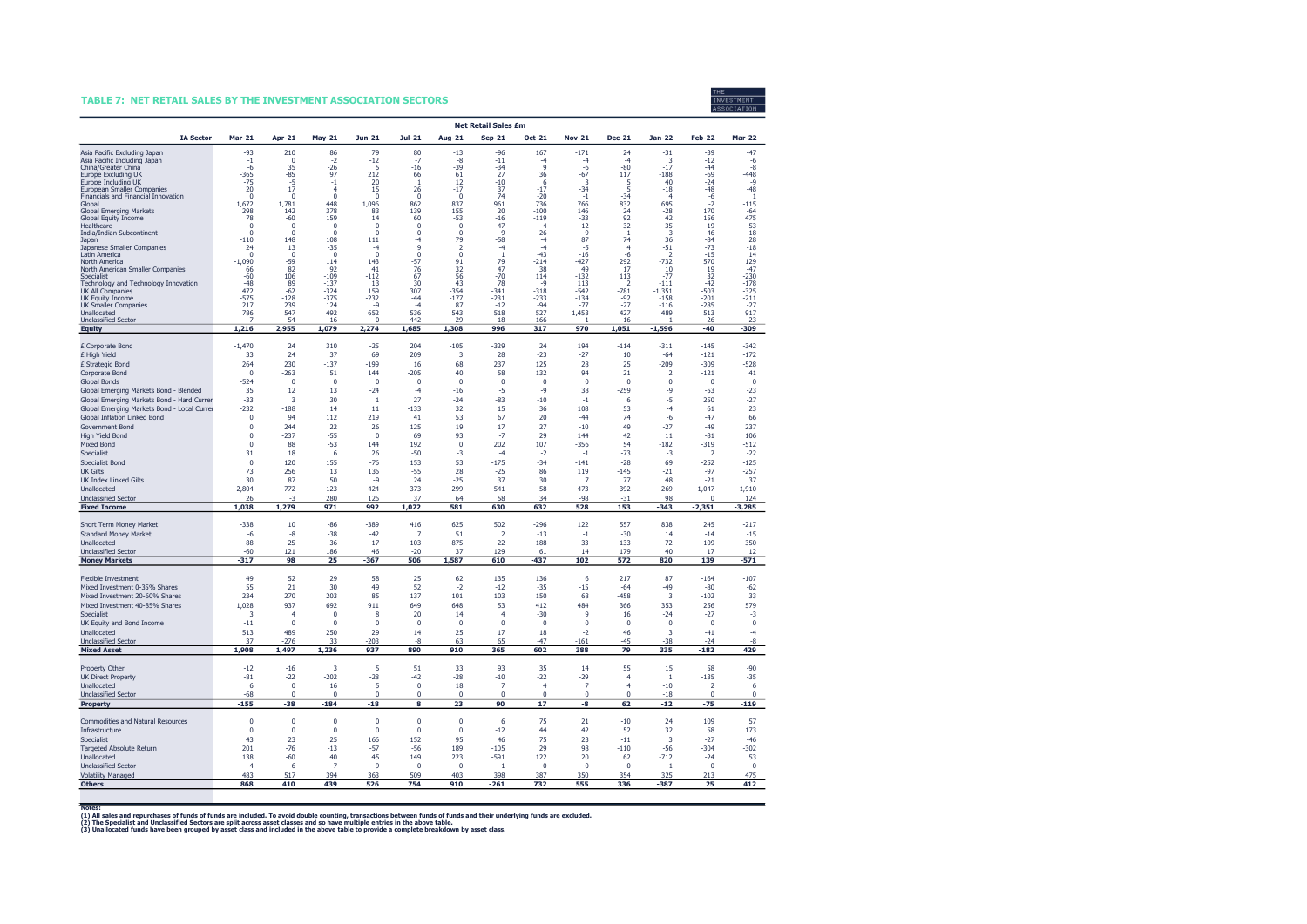## TABLE 8: BEST AND WORST SELLING THE INVESTMENT ASSOCIATION SECTORS



|                                                                              |                                                                                                                                  | <b>Net Retail Sales</b>                                                                                                                                                                                         |                                                                                                                                                                                                                                                                | <b>Net Institutional Sales</b>                                                                                                                                                                                                                                                                                              |                                                                                                                                                                                                                                                      |
|------------------------------------------------------------------------------|----------------------------------------------------------------------------------------------------------------------------------|-----------------------------------------------------------------------------------------------------------------------------------------------------------------------------------------------------------------|----------------------------------------------------------------------------------------------------------------------------------------------------------------------------------------------------------------------------------------------------------------|-----------------------------------------------------------------------------------------------------------------------------------------------------------------------------------------------------------------------------------------------------------------------------------------------------------------------------|------------------------------------------------------------------------------------------------------------------------------------------------------------------------------------------------------------------------------------------------------|
|                                                                              |                                                                                                                                  | <b>Best</b>                                                                                                                                                                                                     | <b>Worst</b>                                                                                                                                                                                                                                                   | <b>Best</b>                                                                                                                                                                                                                                                                                                                 | Worst                                                                                                                                                                                                                                                |
| 2012<br>2013<br>2014<br>2015<br>2016<br>2017<br>2018<br>2019<br>2020<br>2021 |                                                                                                                                  | £ Corporate Bond<br>Mixed Investment 20-60% Shares<br><b>UK Equity Income</b><br><b>Targeted Absolute Return</b><br><b>Targeted Absolute Return</b><br>£ Strategic Bond<br>Global<br>Global<br>Global<br>Global | UK All Companies<br>£ Corporate Bond<br><b>UK All Companies</b><br><b>UK All Companies</b><br><b>UK All Companies</b><br><b>UK All Companies</b><br><b>UK All Companies</b><br>Targeted Absolute Return<br><b>Targeted Absolute Return</b><br>UK Equity Income | <b>UK All Companies</b><br><b>Targeted Absolute Return</b><br><b>Targeted Absolute Return</b><br><b>Targeted Absolute Return</b><br><b>Targeted Absolute Return</b><br><b>Targeted Absolute Return</b><br><b>Volatility Managed</b><br>Short Term Money Market<br>Short Term Money Market<br><b>Global Emerging Markets</b> | Global<br><b>UK All Companies</b><br>£ Corporate Bond<br><b>UK Gilts</b><br><b>UK All Companies</b><br>Global<br>Mixed Investment 40-85% Shares<br>Targeted Absolute Return<br><b>Targeted Absolute Return</b><br>Targeted Absolute Return           |
| 2020<br>2021<br>2022                                                         | Q <sub>2</sub><br>Q <sub>3</sub><br>Q <sub>4</sub><br>Q <sub>1</sub><br>Q <sub>2</sub><br>Q <sub>3</sub><br>Q <sub>4</sub><br>Q1 | Global<br><b>Global Bonds</b><br>Global<br>Global<br>Global<br>Global<br>Global<br>Mixed Investment 40-85% Shares                                                                                               | <b>Targeted Absolute Return</b><br>Short Term Money Market<br>UK Equity Income<br>North America<br>UK Equity Income<br>UK Equity Income<br><b>UK All Companies</b><br><b>UK All Companies</b>                                                                  | <b>UK All Companies</b><br>Global Bonds<br>Short Term Money Market<br><b>Global Bonds</b><br><b>Global Emerging Markets</b><br><b>Global Emerging Markets</b><br>Short Term Money Market<br>Short Term Money Market                                                                                                         | <b>Targeted Absolute Return</b><br><b>Targeted Absolute Return</b><br><b>UK All Companies</b><br>Short Term Money Market<br>Targeted Absolute Return<br><b>Targeted Absolute Return</b><br>Mixed Investment 40-85% Shares<br><b>UK All Companies</b> |
| 2021<br>02                                                                   | Mar<br>Apr<br>May<br>Jun<br>Jul                                                                                                  | Global<br>Global<br>Mixed Investment 40-85% Shares<br>Global<br>Global                                                                                                                                          | £ Corporate Bond<br>Corporate Bond<br>UK Equity Income<br>Short Term Money Market<br>Corporate Bond                                                                                                                                                            | <b>Global Emerging Markets</b><br><b>Global Emerging Markets</b><br>Asia Pacific Excluding Japan<br>Short Term Money Market<br>Short Term Money Market                                                                                                                                                                      | Targeted Absolute Return<br>Short Term Money Market<br><b>Targeted Absolute Return</b><br><b>Targeted Absolute Return</b><br><b>UK All Companies</b>                                                                                                 |
| <b>Q3</b><br><b>Q4</b><br>2022                                               | Aug<br><b>Sep</b><br>Oct<br><b>Nov</b><br><b>Dec</b><br><b>Jan</b>                                                               | Global<br>Global<br>Global<br>Global<br>Global<br>Short Term Money Market                                                                                                                                       | <b>UK All Companies</b><br><b>UK All Companies</b><br><b>UK All Companies</b><br><b>UK All Companies</b><br><b>UK All Companies</b><br><b>UK All Companies</b>                                                                                                 | <b>Mixed Bond</b><br><b>Global Emerging Markets</b><br>Short Term Money Market<br>Short Term Money Market<br><b>Global Emerging Markets</b><br>£ Corporate Bond                                                                                                                                                             | Targeted Absolute Return<br>Short Term Money Market<br>Mixed Investment 40-85% Shares<br>North America<br>Short Term Money Market<br><b>Targeted Absolute Return</b>                                                                                 |
| 01                                                                           | <b>Feb</b><br>Mar                                                                                                                | North America<br>Mixed Investment 40-85% Shares                                                                                                                                                                 | <b>UK All Companies</b><br>£ Strategic Bond                                                                                                                                                                                                                    | Short Term Money Market<br>Short Term Money Market                                                                                                                                                                                                                                                                          | <b>UK All Companies</b><br>£ Corporate Bond                                                                                                                                                                                                          |

Notes:

(1) All sales and repurchases of funds of funds are included. To avoid double counting, transactions between funds of funds and their underlying funds are excluded.<br>(2) The sector rankings do not include the 'Unclassified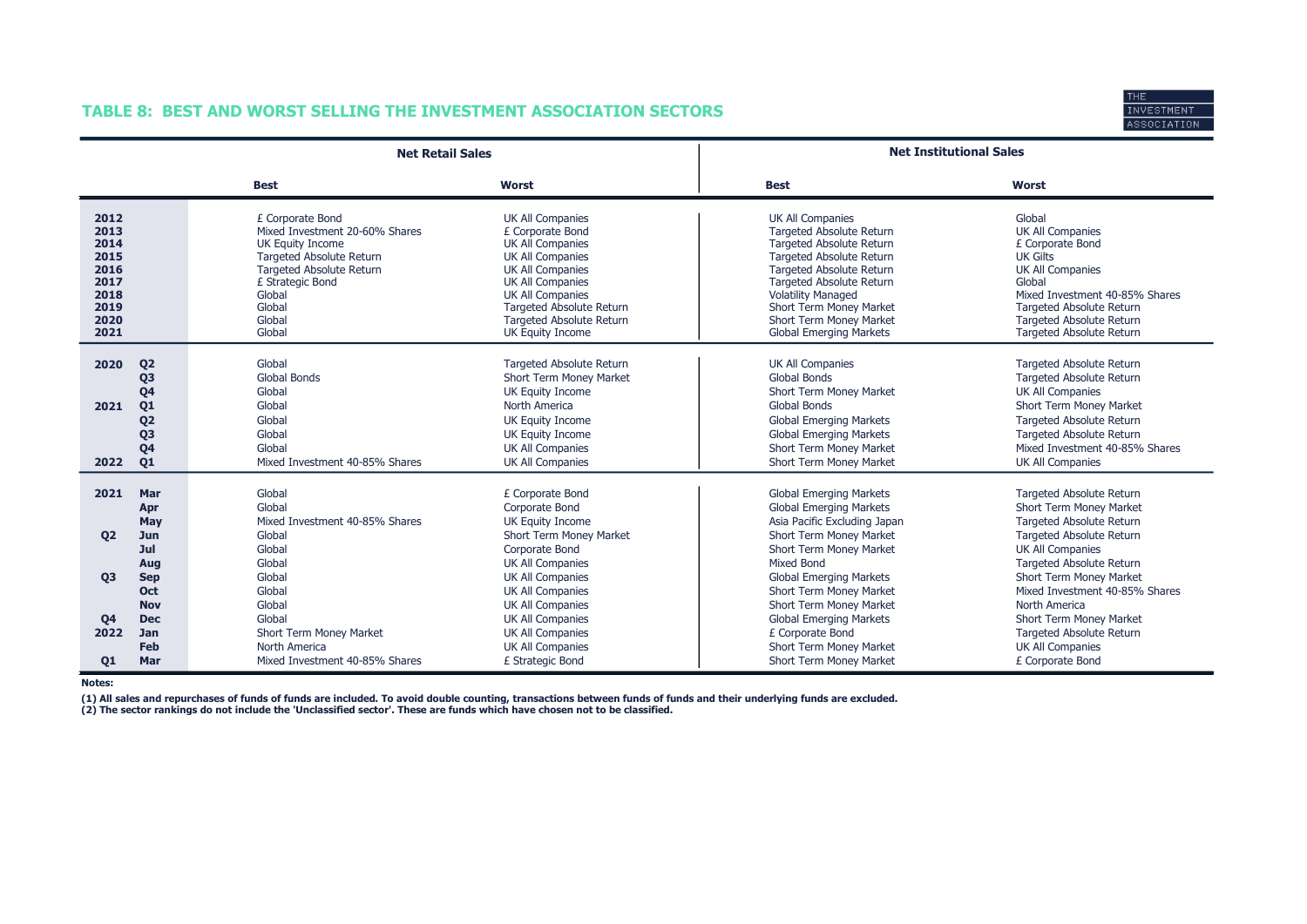#### TABLE 9: GROSS RETAIL SALES BY DISTRIBUTION CHANNEL



|           |                | <b>Gross Retail Sales £m</b> |              |               |              |                          |              |                          |              |                      |              |                |              |                                          |              |                       |              |
|-----------|----------------|------------------------------|--------------|---------------|--------------|--------------------------|--------------|--------------------------|--------------|----------------------|--------------|----------------|--------------|------------------------------------------|--------------|-----------------------|--------------|
|           |                |                              |              |               | $%$ of       | <b>Execution</b><br>only | $%$ of       | <b>Trustees and</b>      | $%$ of       | <b>Discretionary</b> | $%$ of       | <b>UK fund</b> | $%$ of       | <b>Other UK</b><br><b>Intermediaries</b> | $%$ of       | <b>Non-UK</b>         | $%$ of       |
|           |                |                              | <b>Total</b> | <b>Direct</b> | <b>Total</b> | <b>Intermediaries</b>    | <b>Total</b> | <b>Custodians</b>        | <b>Total</b> | <b>Manager</b>       | <b>Total</b> | platforms      | <b>Total</b> | including IFAs                           | <b>Total</b> | <b>Intermediaries</b> | <b>Total</b> |
| 2012      |                |                              | 124,756      | 22,090        | 17.7         | 438                      | 0.4          | 3,695                    | 3.0          | 15,452               | 12.4         | 48,028         | 38.5         | 27,729                                   | 22.2         | 7,324                 | 5.9          |
| 2013      |                |                              | 155,804      | 21,545        | 13.8         | 552                      | 0.4          | 4,391                    | 2.8          | 22,461               | 14.4         | 67,492         | 43.3         | 30,084                                   | 19.3         | 9,278                 | 6.0          |
| 2014      |                |                              | 171,153      | 19,492        | 11.4         | 839                      | 0.5          | 4,634                    | 2.7          | 19,513               | 11.4         | 85,814         | 50.1         | 31,633                                   | 18.5         | 9,230                 | 5.4          |
| 2015      |                |                              | 180,397      | 20,699        | 11.5         | 1,085                    | 0.6          | 3,899                    | 2.2          | 19,357               | 10.7         | 81,671         | 45.3         | 43,558                                   | 24.1         | 10,128                | 5.6          |
| 2016      |                |                              | 188,053      | 17,991        | 9.6          | 1,080                    | 0.6          | 3,897                    | 2.1          | 23,417               | 12.5         | 87,286         | 46.4         | 44,266                                   | 23.5         | 10,118                | 5.4          |
| 2017      |                |                              | 246,763      | 18,017        | 7.3          | 1,058                    | 0.4          | 6,024                    | 2.4          | 30,777               | 12.5         | 107,744        | 43.7         | 66,522                                   | 27.0         | 16,621                | 6.7          |
| 2018      |                |                              | 242,339      | 20,090        | 8.3          | 1,316                    | 0.5          | 6,734                    | 2.8          | 28,029               | 11.6         | 107,989        | 44.6         | 60,328                                   | 24.9         | 17,852                | 7.4          |
| 2019      |                |                              | 257,369      | 18,481        | 7.2          | 964                      | 0.4          |                          | 0.0          | 23,010               | 8.9          | 126,604        | 49.2         | 68,591                                   | 26.7         | 19,719                | 7.7          |
| 2020      |                |                              | 318,619      | 20,791        | 6.5          | 1,219                    | 0.4          |                          | 0.0          | 27,620               | 8.7          | 152,213        | 47.8         | 86,194                                   | 27.1         | 30,582                | 9.6          |
| 2021      |                |                              | 344,412      | 16,974        | 4.9          | 1,797                    | 0.5          | ÷.                       | 0.0          | 27,059               | 7.9          | 171,353        | 49.8         | 87,329                                   | 25.4         | 39,900                | 11.6         |
| 2020      | Q <sub>2</sub> |                              | 77,297       | 5,120         | 6.6          | 356                      | 0.5          | $\sim$                   | 0.0          | 7,380                | 9.5          | 37,244         | 48.2         | 19,888                                   | 25.7         | 7,310                 | 9.5          |
|           | Q <sub>3</sub> |                              | 68,266       | 3,826         | 5.6          | 252                      | 0.4          |                          | 0.0          | 6,270                | 9.2          | 32,797         | 48.0         | 17,782                                   | 26.0         | 7,340                 | 10.8         |
|           | Q <sub>4</sub> |                              | 89,552       | 5,530         | 6.2          | 264                      | 0.3          |                          | 0.0          | 7,758                | 8.7          | 43,535         | 48.6         | 24,304                                   | 27.1         | 8,161                 | 9.1          |
| 2021      | Q <sub>1</sub> |                              | 99,232       | 6,009         | 6.1          | 400                      | 0.4          | $\overline{\phantom{a}}$ | 0.0          | 8,374                | 8.4          | 47,270         | 47.6         | 24,016                                   | 24.2         | 13,163                | 13.3         |
|           | Q <sub>2</sub> |                              | 91,215       | 4,901         | 5.4          | 502                      | 0.6          | $\sim$                   | 0.0          | 6,342                | 7.0          | 46,095         | 50.5         | 22,538                                   | 24.7         | 10,837                | 11.9         |
|           | Q <sub>3</sub> |                              | 76,639       | 2,851         | 3.7          | 460                      | 0.6          | $\sim$                   | 0.0          | 6,521                | 8.5          | 38,560         | 50.3         | 20,420                                   | 26.6         | 7,826                 | 10.2         |
|           | Q <sub>4</sub> |                              | 77,326       | 3,212         | 4.2          | 435                      | 0.6          |                          | 0.0          | 5,822                | 7.5          | 39,428         | 51.0         | 20,355                                   | 26.3         | 8,074                 | 10.4         |
| 2022      | Q <sub>1</sub> |                              | 79,962       | 3,242         | 4.1          | 561                      | 0.7          |                          | 0.0          | 5,914                | 7.4          | 40,872         | 51.1         | 21,255                                   | 26.6         | 8,118                 | 10.2         |
| 2021      | Mar            |                              | 40,184       | 2,286         | 5.7          | 161                      | 0.4          | $\overline{\phantom{a}}$ | 0.0          | 3,404                | 8.5          | 19,165         | 47.7         | 9,423                                    | 23.5         | 5,745                 | 14.3         |
|           | Apr            |                              | 34,265       | 2,162         | 6.3          | 250                      | 0.7          | $\overline{\phantom{a}}$ | 0.0          | 2,273                | 6.6          | 17,190         | 50.2         | 8,018                                    | 23.4         | 4,372                 | 12.8         |
|           | May            |                              | 28,647       | 1,597         | 5.6          | 148                      | 0.5          | $\overline{\phantom{a}}$ | 0.0          | 2,265                | 7.9          | 14,448         | 50.4         | 7,184                                    | 25.1         | 3,004                 | 10.5         |
| <b>Q2</b> | Jun            |                              | 28,303       | 1,142         | 4.0          | 104                      | 0.4          |                          | 0.0          | 1,804                | 6.4          | 14,457         | 51.1         | 7,336                                    | 25.9         | 3,460                 | 12.2         |
|           | Jul            |                              | 26,106       | 791           | 3.0          | 156                      | 0.6          |                          | 0.0          | 1,960                | 7.5          | 13,776         | 52.8         | 6,622                                    | 25.4         | 2,801                 | 10.7         |
|           | Aug            |                              | 23,842       | 1,018         | 4.3          | 130                      | 0.5          |                          | 0.0          | 1,914                | 8.0          | 11,566         | 48.5         | 6,673                                    | 28.0         | 2,541                 | 10.7         |
| <b>Q3</b> | <b>Sep</b>     |                              | 26,691       | 1,042         | 3.9          | 174                      | 0.7          | $\overline{\phantom{a}}$ | 0.0          | 2,647                | 9.9          | 13,218         | 49.5         | 7,126                                    | 26.7         | 2,485                 | 9.3          |
|           | <b>Oct</b>     |                              | 24,150       | 838           | 3.5          | 167                      | 0.7          | $\overline{\phantom{a}}$ | 0.0          | 1,588                | 6.6          | 13,055         | 54.1         | 5,998                                    | 24.8         | 2,505                 | 10.4         |
|           | <b>Nov</b>     |                              | 29,440       | 1,483         | 5.0          | 161                      | 0.5          |                          | 0.0          | 2,174                | 7.4          | 14,381         | 48.8         | 8,281                                    | 28.1         | 2,960                 | 10.1         |
| Q4        | <b>Dec</b>     |                              | 23,736       | 891           | 3.8          | 107                      | 0.5          | $\sim$                   | 0.0          | 2,060                | 8.7          | 11,993         | 50.5         | 6,076                                    | 25.6         | 2,609                 | 11.0         |
| 2022      | <b>Jan</b>     |                              | 24,471       | 815           | 3.3          | 203                      | 0.8          | $\overline{\phantom{a}}$ | 0.0          | 1,797                | 7.3          | 11,618         | 47.5         | 7,704                                    | 31.5         | 2,335                 | 9.5          |
|           | Feb            |                              | 25,283       | 1,029         | 4.1          | 154                      | 0.6          |                          | 0.0          | 1,676                | 6.6          | 13,324         | 52.7         | 6,636                                    | 26.2         | 2,464                 | 9.7          |
| <b>Q1</b> | Mar            |                              | 30,209       | 1,399         | 4.6          | 204                      | 0.7          |                          | 0.0          | 2,441                | 8.1          | 15,930         | 52.7         | 6,915                                    | 22.9         | 3,319                 | 11.0         |

Notes:

(1) Direct includes sales through a sales force or tied agents and private client sales of own funds.<br>(2) Transactions made through insurance companies (whether in-house or third party) are not included here as they are co

(3) All sales and repurchases of funds of funds are included. To avoid double counting, transactions between funds of funds and their underlying funds are excluded.<br>(4) Sales and re-purchases reported here differ from thos between platforms and fund companies.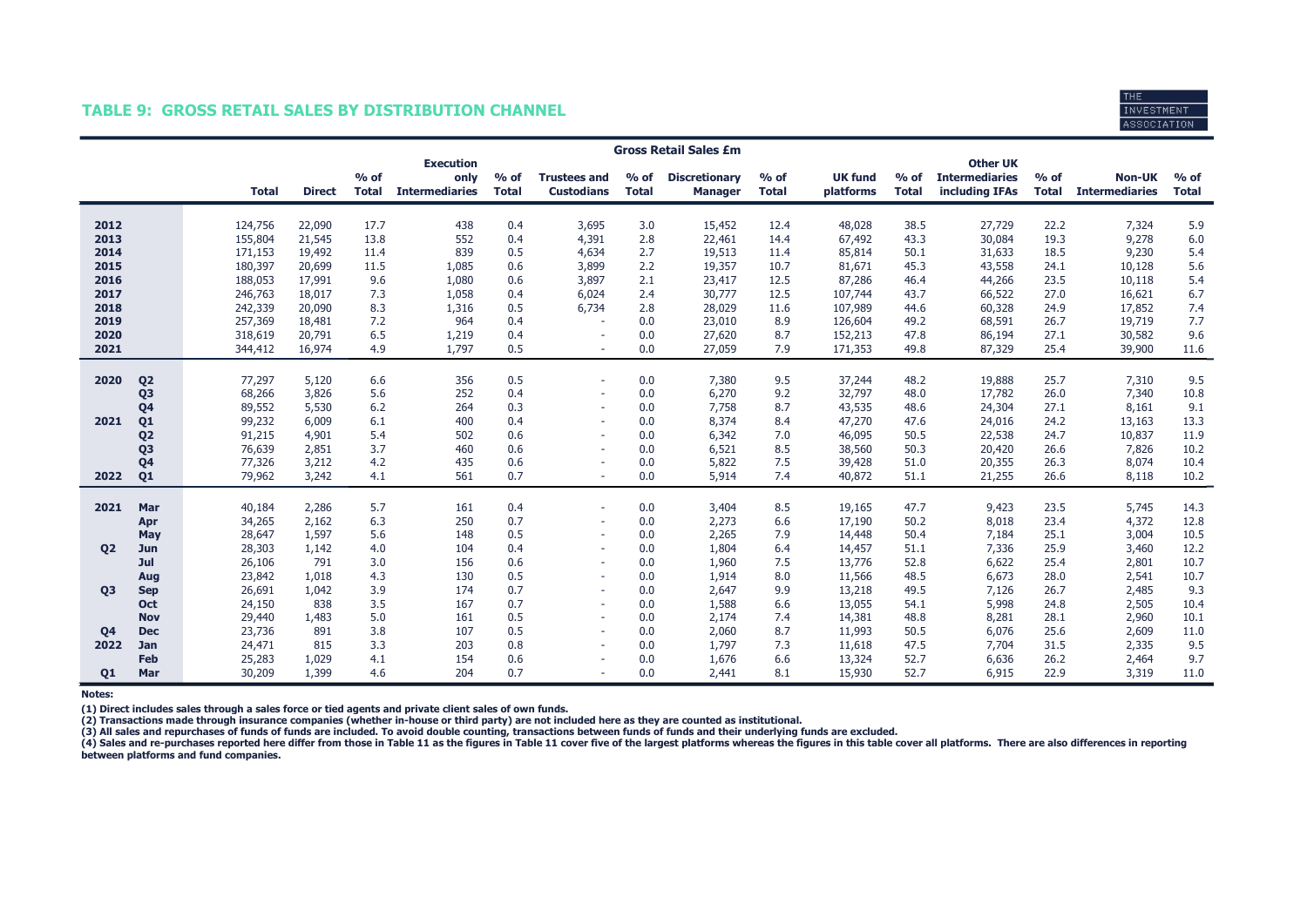### TABLE 10: NET RETAIL SALES BY DISTRIBUTION CHANNEL



|                |                |              |               |                                         |                                          | <b>Net Retail Sales £m</b>             |                             |                                                            |                                        |
|----------------|----------------|--------------|---------------|-----------------------------------------|------------------------------------------|----------------------------------------|-----------------------------|------------------------------------------------------------|----------------------------------------|
|                |                | <b>Total</b> | <b>Direct</b> | <b>Execution only</b><br>intermediaries | <b>Trustees and</b><br><b>Custodians</b> | <b>Discretionary</b><br><b>Manager</b> | <b>UK fund</b><br>platforms | <b>Other UK</b><br><b>Intermediaries</b><br>including IFAs | <b>Non-UK</b><br><b>Intermediaries</b> |
|                |                |              |               |                                         |                                          |                                        |                             |                                                            |                                        |
|                |                |              |               |                                         |                                          |                                        |                             |                                                            |                                        |
| 2012           |                | 18,437       | 273           | 199                                     | 921                                      | 3,742                                  | 11,528                      | 707                                                        | 1,066                                  |
| 2013           |                | 23,507       | 598           | 79                                      | 558                                      | 3,597                                  | 15,992                      | 1,529                                                      | 1,154                                  |
| 2014           |                | 23,923       | $-627$        | 107                                     | $-365$                                   | 2,015                                  | 18,752                      | 3,347                                                      | 694                                    |
| 2015           |                | 16,920       | $-2,146$      | 274                                     | 180                                      | 2,834                                  | 14,825                      | $-753$                                                     | 1,704                                  |
| 2016           |                | 7,208        | $-3,108$      | $-74$                                   | $-580$                                   | 692                                    | 7,561                       | 3,373                                                      | $-656$                                 |
| 2017           |                | 48,606       | $-687$        | 29                                      | 1,230                                    | 4,871                                  | 23,746                      | 15,693                                                     | 3,724                                  |
| 2018           |                | 7,697        | $-2,573$      | $-120$                                  | $-896$                                   | $-581$                                 | 12,889                      | 241                                                        | $-1,263$                               |
| 2019           |                | 9,982        | $-3,280$      | 119                                     | $\sim$                                   | $-1,124$                               | 10,851                      | 2,969                                                      | 449                                    |
| 2020           |                | 30,816       | $-1,194$      | 279                                     | $\sim$                                   | $-1,420$                               | 16,275                      | 15,225                                                     | 1,651                                  |
| 2021           |                | 43,547       | $-4,937$      | 607                                     | ٠                                        | $-2,821$                               | 27,589                      | 16,567                                                     | 6,543                                  |
|                |                |              |               |                                         |                                          |                                        |                             |                                                            |                                        |
| 2020           | Q <sub>2</sub> | 10,792       | 402           | 61                                      | $\sim$                                   | 598                                    | 5,568                       | 3,206                                                      | 956                                    |
|                | Q <sub>3</sub> | 5,294        | $-166$        | 72                                      |                                          | 36                                     | 3,170                       | 2,090                                                      | 92                                     |
|                | Q <sub>4</sub> | 17,024       | 172           | 64                                      |                                          | 456                                    | 7,497                       | 7,653                                                      | 1,181                                  |
| 2021           | Q <sub>1</sub> | 10,171       | $-1,850$      | 103                                     |                                          | $-2,035$                               | 7,941                       | 2,555                                                      | 3,458                                  |
|                | Q <sub>2</sub> | 14,111       | $-951$        | 163                                     |                                          | $-570$                                 | 9,539                       | 3,641                                                      | 2,289                                  |
|                | Q <sub>3</sub> | 12,614       | $-1,700$      | 283                                     | $\overline{a}$                           | 643                                    | 6,365                       | 6,323                                                      | 700                                    |
|                | Q <sub>4</sub> | 6,650        | $-436$        | 57                                      |                                          | $-859$                                 | 3,744                       | 4,048                                                      | 96                                     |
| 2022           | Q1             | $-7,111$     | $-1,105$      | 250                                     | ٠                                        | $-1,566$                               | 2,043                       | $-1,251$                                                   | $-5,481$                               |
|                |                |              |               |                                         |                                          |                                        |                             |                                                            |                                        |
| 2021           | Mar            | 4,557        | $-1,858$      | 71                                      | $\sim$                                   | $-652$                                 | 3,671                       | 1,660                                                      | 1,664                                  |
|                | Apr            | 6,201        | 72            | 138                                     |                                          | $-331$                                 | 4,672                       | 710                                                        | 939                                    |
|                | <b>May</b>     | 3,566        | $-597$        | $-8$                                    |                                          | 248                                    | 2,471                       | 1,162                                                      | 290                                    |
| Q <sub>2</sub> | Jun            | 4,344        | $-426$        | 33                                      |                                          | $-487$                                 | 2,396                       | 1,768                                                      | 1,060                                  |
|                | Jul            | 4,865        | $-574$        | 106                                     |                                          | 295                                    | 2,907                       | 1,621                                                      | 511                                    |
|                | Aug            | 5,318        | $-304$        | 64                                      |                                          | $-4$                                   | 2,151                       | 2,830                                                      | 582                                    |
| <b>Q3</b>      | <b>Sep</b>     | 2,430        | $-823$        | 114                                     |                                          | 353                                    | 1,308                       | 1,873                                                      | $-393$                                 |
|                | Oct            | 1,863        | $-244$        | 31                                      |                                          | $-215$                                 | 1,395                       | 743                                                        | 152                                    |
|                | <b>Nov</b>     | 2,535        | $-51$         | $-6$                                    |                                          | 25                                     | 873                         | 1,693                                                      | $\mathbf{1}$                           |
| Q <sub>4</sub> | <b>Dec</b>     | 2,253        | $-142$        | 32                                      |                                          | $-670$                                 | 1,476                       | 1,612                                                      | $-56$                                  |
| 2022           | Jan            | $-1,183$     | $-551$        | 114                                     |                                          | $-298$                                 | 444                         | 171                                                        | $-1,063$                               |
|                | Feb            | $-2,484$     | $-193$        | 28                                      |                                          | $-345$                                 | 338                         | $-63$                                                      | $-2,249$                               |
| 01             | Mar            | $-3,444$     | $-361$        | 109                                     | ٠                                        | $-923$                                 | 1,261                       | $-1,360$                                                   | $-2,169$                               |

Notes:

(1) Direct includes sales through a sales force or tied agents. Also private client sales of own funds.

(2) Transactions made through insurance companies (whether in-house or third party) are not included here as they are counted as institutional.<br>(3) All sales and repurchases of funds of funds are included. To avoid double

(4) Sales and re-purchases reported here differ from those in Table 11 as the figures in Table 11 cover five of the largest platforms whereas the figures in this table cover all platforms. There are also differences in rep between platforms and fund companies.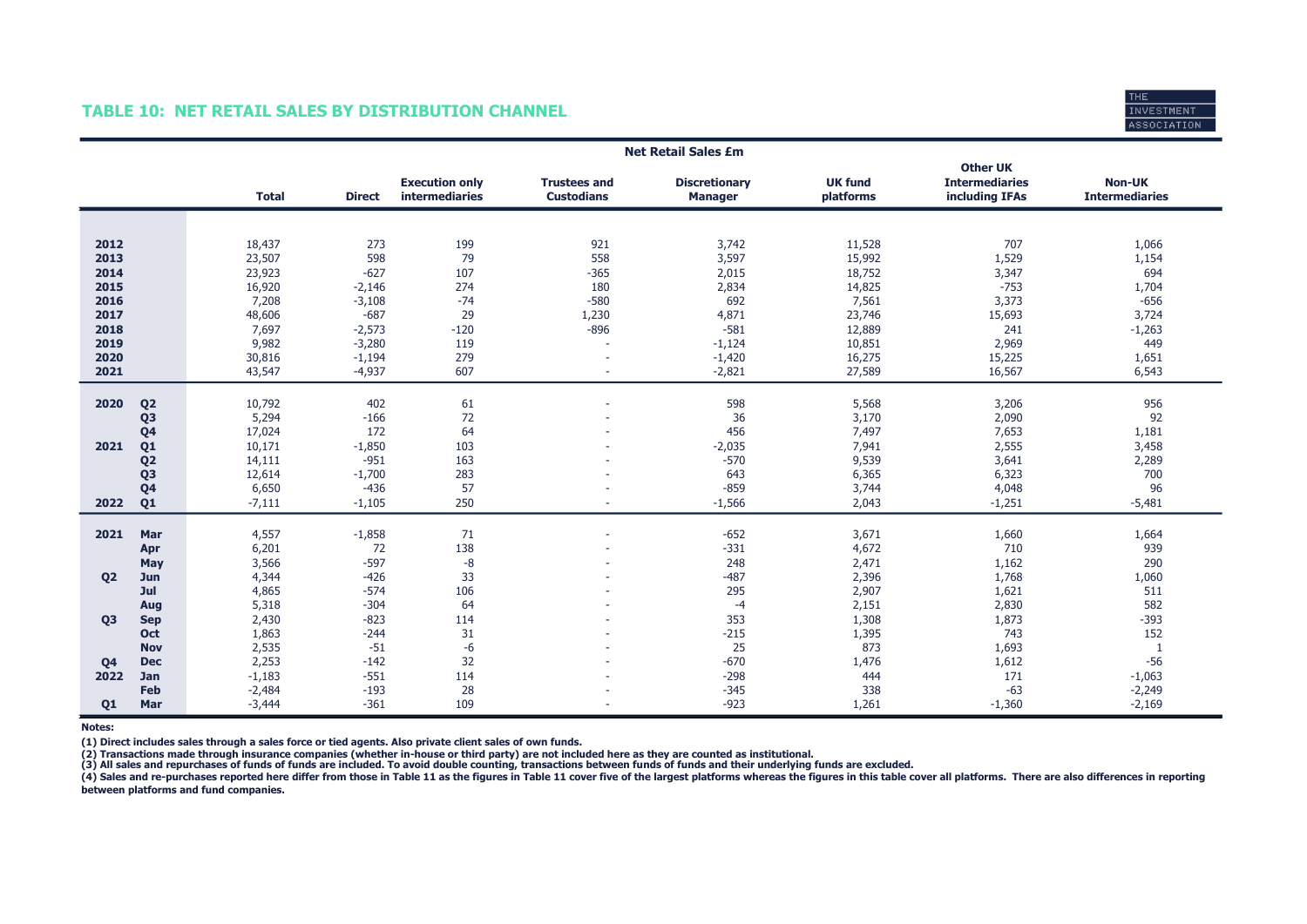# INVESTMEN<sup>.</sup> **ASSOCIATION**

### TABLE 11: FIVE FUND PLATFORMS $^{\rm 1}$  - FUNDS UNDER MANAGEMENT AND NET SALES BY PRODUCT (UK INVESTORS)

|                |                |                    |                  | <b>Funds Under Management by Product £m</b> |                                    |                  |                 |                | <b>Net Sales by Product £m</b>   |                                    |                   |
|----------------|----------------|--------------------|------------------|---------------------------------------------|------------------------------------|------------------|-----------------|----------------|----------------------------------|------------------------------------|-------------------|
|                |                | <b>Total</b>       | <b>ISAs</b>      | <b>Insurance</b><br><b>Bonds</b>            | <b>Personal</b><br><b>Pensions</b> | <b>Unwrapped</b> | <b>Total</b>    | <b>ISAs</b>    | <b>Insurance</b><br><b>Bonds</b> | <b>Personal</b><br><b>Pensions</b> | <b>Unwrapped</b>  |
|                |                |                    |                  |                                             |                                    |                  |                 |                |                                  |                                    |                   |
| 2012           |                | 131,746            | 49,135           | 8,623                                       | 27,260                             | 46,728           | 7,754           | 2,194          | 15                               | 2,405                              | 3,141             |
| 2013           |                | 163,614            | 58,713           | 9,241                                       | 33,495                             | 62,164           | 10,893          | 3,315          | $-137$                           | 2,408                              | 5,307             |
| 2014           |                | 182,752            | 64,555           | 9,348                                       | 39,188                             | 69,661           | 12,283          | 3,904          | $-60$                            | 3,951                              | 4,488             |
| 2015<br>2016   |                | 200,151<br>226,466 | 69,778<br>78,008 | 9,226<br>9,759                              | 45,549<br>55,639                   | 75,599<br>83,059 | 12,872<br>4,281 | 3,563<br>1,356 | $-15$<br>$-236$                  | 5,593<br>4,351                     | 3,731<br>$-1,190$ |
| 2017           |                | 260,855            | 88,165           | 10,344                                      | 70,799                             | 91,547           | 15,318          | 3,466          | $-115$                           | 8,863                              | 3,104             |
| 2018           |                | 255,499            | 82,289           | 8,155                                       | 79,733                             | 85,322           | 9,040           | 1,568          | $-62$                            | 6,746                              | 789               |
| 2019           |                | 297,545            | 93,485           | 10,189                                      | 99,208                             | 94,663           | 797             | 14             | 366                              | 4,574                              | $-4,157$          |
| 2020           |                | 316,875            | 97,891           | 9,174                                       | 111,476                            | 98,334           | 6,335           | 912            | 735                              | 4,749                              | $-62$             |
| 2021           |                | 368,764            | 116,884          | 7,880                                       | 125,608                            | 118,392          | 11,802          | 4,084          | 357                              | 5,332                              | 2,029             |
|                |                |                    |                  |                                             |                                    |                  |                 |                |                                  |                                    |                   |
| 2020           | Q <sub>2</sub> | 284,072            | 88,336           | 8,399                                       | 94,725                             | 92,613           | 3,406           | 1,250          | 354                              | 1,715                              | 88                |
|                | Q <sub>3</sub> | 291,944            | 89,812           | 8,502                                       | 100,965                            | 92,665           | 890             | $-148$         | 142                              | 787                                | 109               |
|                | Q <sub>4</sub> | 316,875            | 97,891           | 9,174                                       | 111,476                            | 98,334           | 3,584           | 332            | 593                              | 1,870                              | 790               |
| 2021           | Q <sub>1</sub> | 323,443            | 100,305          | 9,300                                       | 114,829                            | 99,009           | 3,269           | 1,342          | 38                               | 1,577                              | 311               |
|                | Q <sub>2</sub> | 345,487            | 107,621          | 9,796                                       | 122,022                            | 106,048          | 4,106           | 2,281          | 112                              | 1,338                              | 375               |
|                | Q <sub>3</sub> | 354,994            | 112,956          | 9,963                                       | 125,526                            | 106,550          | 2,507           | 453            | 92                               | 1,149                              | 812               |
|                | Q <sub>4</sub> | 368,764            | 116,884          | 7,880                                       | 125,608                            | 118,392          | 1,920           | 8              | 115                              | 1,267                              | 530               |
| 2022           | Q1             | 353,124            | 114,274          | 7,882                                       | 116,028                            | 114,940          | 264             | $-117$         | 36                               | 314                                | 31                |
| 2021           | Mar            | 323,443            | 100,305          | 9,300                                       | 114,829                            | 99,009           | 1,679           | 840            | 45                               | 830                                | $-36$             |
|                | Apr            | 338,103            | 105,180          | 9,598                                       | 119,280                            | 104,045          | 2,180           | 1,434          | 56                               | 715                                | $-25$             |
|                | May            | 339,107            | 105,627          | 9,609                                       | 119,643                            | 104,228          | 1,150           | 537            | 18                               | 410                                | 185               |
| Q <sub>2</sub> | Jun            | 345,487            | 107,621          | 9,796                                       | 122,022                            | 106,048          | 776             | 309            | 37                               | 213                                | 216               |
|                | Jul            | 347,328            | 108,494          | 9,892                                       | 123,776                            | 105,166          | 1,296           | 310            | 51                               | 627                                | 307               |
|                | Aug            | 356,570            | 111,292          | 10,082                                      | 127,068                            | 108,129          | 791             | 168            | 20                               | 337                                | 267               |
| <b>Q3</b>      | <b>Sep</b>     | 354,994            | 112,956          | 9,963                                       | 125,526                            | 106,550          | 419             | $-25$          | 21                               | 186                                | 237               |
|                | Oct            | 356,847            | 113,988          | 7,694                                       | 123,738                            | 111,426          | 486             | $-18$          | 42                               | 375                                | 87                |
|                | <b>Nov</b>     | 361,417            | 113,968          | 7,736                                       | 123,802                            | 115,911          | 364             | $-2$           | 34                               | 132                                | 200               |
| Q <sub>4</sub> | <b>Dec</b>     | 368,764            | 116,884          | 7,880                                       | 125,608                            | 118,392          | 1,071           | 29             | 39                               | 760                                | 242               |
| 2022           | Jan            | 351,387            | 114,308          | 7,816                                       | 114,286                            | 114,977          | 15              | $-231$         | $-24$                            | 227                                | 43                |
|                | Feb            | 343,367            | 111,193          | 7,688                                       | 112,086                            | 112,400          | $-529$          | $-215$         | 36                               | $-451$                             | 101               |
| Q1             | Mar            | 353,124            | 114,274          | 7,882                                       | 116,028                            | 114,940          | 778             | 329            | 24                               | 538                                | $-113$            |

Notes:

(1) Figures are based on information provided to the Investment Association by five fund platforms - AEGON, Fidelity, Hargreaves Lansdown, Quilter and Transact. These five platforms accounted for 72% of fund manager gross sales through all fund platforms in 2014. Figures for Hargreaves Lansdown for January to March 2022 are the Investment Association estimates.

(2) Figures are for Authorised Investment Funds including include Funds of Funds. Investment trusts and ETFs are not included.

(3) Figures in this table include a small number of funds - estimated at 10.6% of platform funds under administration at end March 2022 - not included in IA fund statistics because no data is received from fund companies.

(4) Figures for 2008 and 2009 include some Investment Association estimates where full figures were not available for all participating platforms.

(5) Data is presented on a UK domicile basis.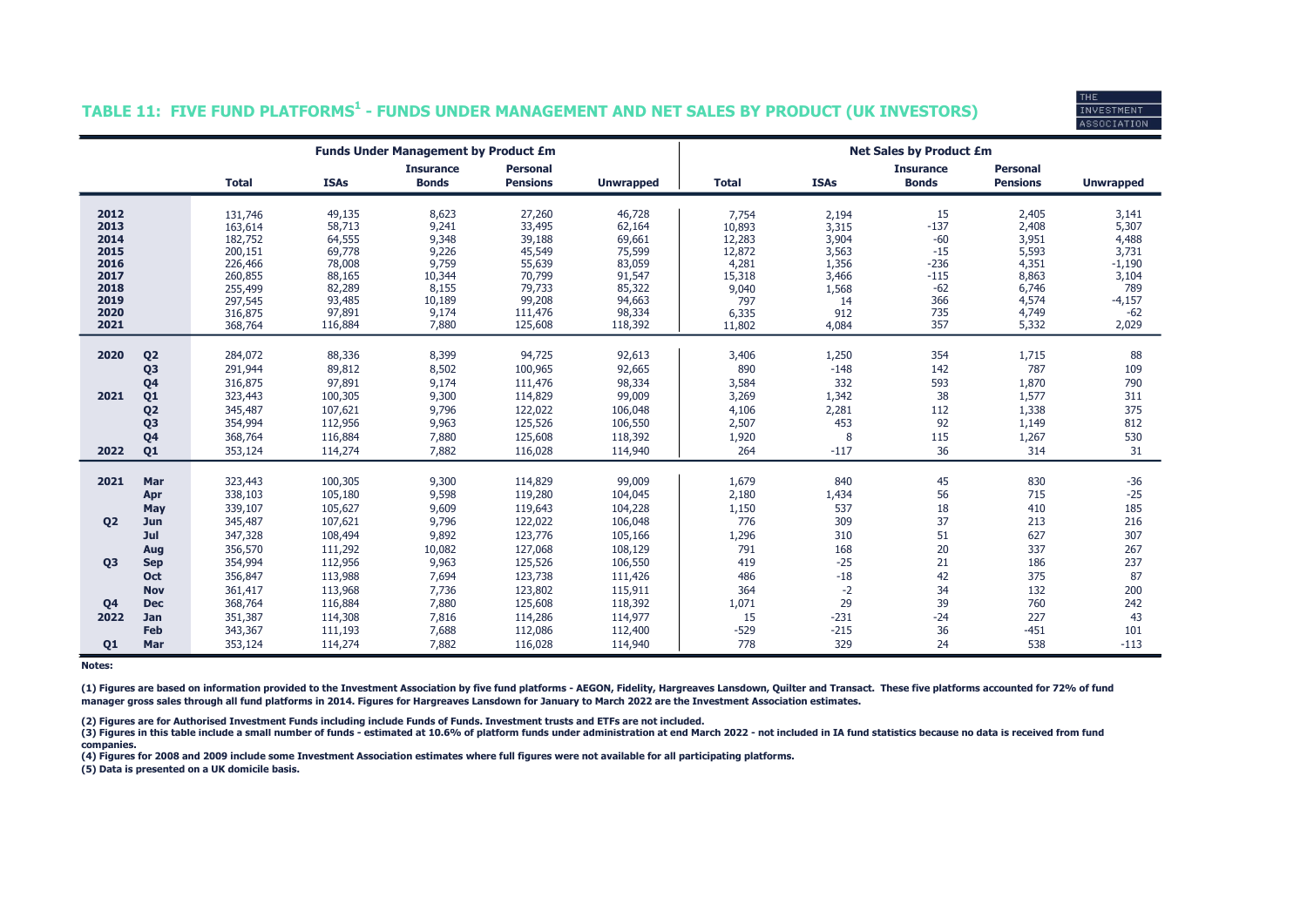#### rup **INVESTMEN** ASSOCIATION

#### TABLE 12: ISA FUNDS UNDER MANAGEMENT AND NET SALES

|                                                                                                                                                                      |                                                                                                                                  | <b>Funds Under Management at End of Period £m</b>                                      |                                                                                         |                                                                                      | <b>Net Sales During Period £m</b>                                                                        |                                                                              |                                                                                        |
|----------------------------------------------------------------------------------------------------------------------------------------------------------------------|----------------------------------------------------------------------------------------------------------------------------------|----------------------------------------------------------------------------------------|-----------------------------------------------------------------------------------------|--------------------------------------------------------------------------------------|----------------------------------------------------------------------------------------------------------|------------------------------------------------------------------------------|----------------------------------------------------------------------------------------|
|                                                                                                                                                                      |                                                                                                                                  | <b>Fund Companies</b> <sup>1</sup>                                                     | Five Fund Platforms <sup>2</sup>                                                        | <b>Total market based on</b><br>HMRC data <sup>3</sup>                               | <b>Fund Companies</b> <sup>1</sup>                                                                       | Five Fund Platforms <sup>2</sup>                                             | <b>Total of Fund Companies</b><br>and Five Fund Platforms                              |
| 2012<br>2013/14 Tax Year<br>2014/15 Tax Year<br>2015/16 Tax Year<br>2016/17 Tax Year<br>2017/18 Tax Year<br>2018/19 Tax Year<br>2019/20 Tax Year<br>2020/21 Tax Year |                                                                                                                                  | 69,462<br>72,818<br>75,319<br>67,626<br>69,229<br>70,645<br>71,907<br>59,855<br>77,060 | 53,181<br>60,452<br>69,062<br>69,388<br>81,086<br>85,195<br>89,879<br>77,823<br>100,606 | 168,228<br>180,698<br>179,575<br>200,237<br>237,718<br>252,350<br>221,550<br>214,365 | $-1,080$<br>$-1,317$<br>$-1,221$<br>$-1,576$<br>$-3,157$<br>$-2,142$<br>$-2,748$<br>$-2,471$<br>$-1,143$ | 2,335<br>3,490<br>3,779<br>3,099<br>1,827<br>3,458<br>806<br>$-601$<br>2,827 | 1,255<br>2,173<br>2,558<br>1,522<br>$-1,330$<br>1,316<br>$-1,942$<br>$-3,072$<br>1,641 |
| 2020<br>2021<br>2022                                                                                                                                                 | Q <sub>2</sub><br>Q <sub>3</sub><br>Q <sub>4</sub><br>Q <sub>1</sub><br>Q <sub>2</sub><br>Q <sub>3</sub><br>Q <sub>4</sub><br>Q1 | 69,707<br>69,475<br>75,134<br>76,894<br>81,202<br>78,300<br>78,654<br>75,937           | 88,336<br>89,812<br>97,891<br>100,305<br>107,621<br>112,956<br>116,884<br>114,274       |                                                                                      | $-38$<br>$-447$<br>$-392$<br>$-258$<br>$-229$<br>$-343$<br>$-258$<br>$-266$                              | 1,250<br>$-148$<br>332<br>1,342<br>2,281<br>453<br>8<br>$-117$               | 1,212<br>$-595$<br>$-60$<br>1,084<br>2,052<br>110<br>$-250$<br>$-383$                  |
| 2021<br>Q <sub>2</sub>                                                                                                                                               | Mar<br>Apr<br>May                                                                                                                | 76,894<br>80,079<br>80,434                                                             | 100,305<br>105,180<br>105,627<br>107,621                                                |                                                                                      | $-42$<br>10<br>$-76$<br>$-163$                                                                           | 840<br>1,434<br>537<br>309                                                   | 798<br>1,444<br>461<br>146                                                             |
| Q <sub>3</sub>                                                                                                                                                       | Jun<br>Jul<br>Aug<br><b>Sep</b><br><b>Oct</b>                                                                                    | 81,202<br>81,236<br>82,931<br>78,300<br>78,195                                         | 108,494<br>111,292<br>112,956<br>113,988                                                |                                                                                      | $-104$<br>$-117$<br>$-122$<br>$-106$                                                                     | 310<br>168<br>$-25$<br>$-18$                                                 | 206<br>51<br>$-147$<br>$-124$                                                          |
| Q <sub>4</sub><br>2022<br>Q1                                                                                                                                         | <b>Nov</b><br><b>Dec</b><br><b>Jan</b><br>Feb<br>Mar                                                                             | 77,064<br>78,654<br>76,475<br>75,133<br>75,937                                         | 113,968<br>116,884<br>114,308<br>111,193<br>114,274                                     |                                                                                      | $-82$<br>$-71$<br>$-92$<br>$-95$<br>$-78$                                                                | $-2$<br>29<br>$-231$<br>$-215$<br>329                                        | $-84$<br>$-42$<br>$-323$<br>$-310$<br>251                                              |

Notes:

(1) Funds under management figures for fund companies and fund platforms for the end of the tax year include a market value adjustment from 31st March to 5th April.

(2) Figures are based on information the five fund platforms that provide data to the Investment Association. These are AEGON, Fidelity, Hargreaves Lansdown, Quilter and Transact. These five platforms accounted for 72% of gross sales through all fund platforms in 2014. Figures for Hargreaves Lansdown for January to March 2022 are IA estimates.

(3) Figures are HMRC statistics for stock and share ISAs invested in funds at the end of each tax year.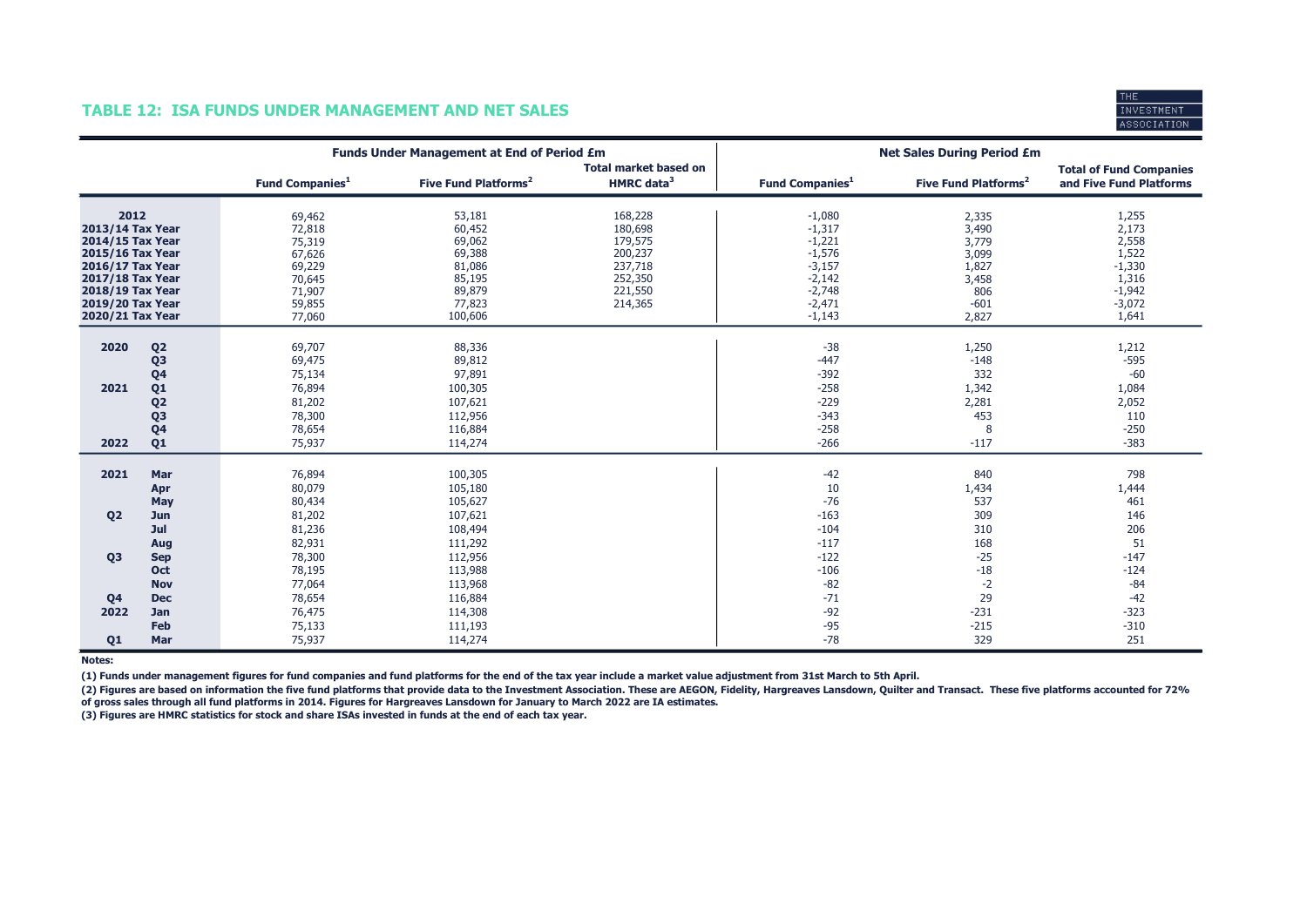### TABLE 13: FUND OF FUNDS - FUNDS UNDER MANAGEMENT AND NET RETAIL SALES



|                             |                                                      | <b>Funds Under Management at End of Period £m</b> |                               |                                          |                              |                                      |                              | <b>Net Retail Sales During Period £m</b> |                                      |                                      |
|-----------------------------|------------------------------------------------------|---------------------------------------------------|-------------------------------|------------------------------------------|------------------------------|--------------------------------------|------------------------------|------------------------------------------|--------------------------------------|--------------------------------------|
|                             |                                                      | <b>Total FOFs</b>                                 | % of Industry<br><b>Total</b> | <b>Invested</b><br><b>Internally</b>     | % of Total<br><b>FOFs</b>    | <b>Invested</b><br><b>Externally</b> | % of Total<br><b>FOFs</b>    | <b>Total FOFs</b>                        | <b>Invested</b><br><b>Internally</b> | <b>Invested</b><br><b>Externally</b> |
| 2012                        |                                                      | 74,895                                            | 10.6                          | 38,519                                   | 51.4                         | 36,376                               | 48.6                         | 4,311                                    | 2,441                                | 1,870                                |
| 2013                        |                                                      | 87,952                                            | 10.7                          | 45,091                                   | 51.3                         | 42,861                               | 48.7                         | 4,243                                    | 1,417                                | 2,826                                |
| 2014                        |                                                      | 97,788                                            | 11.0                          | 50,180                                   | 51.3                         | 47,608                               | 48.7                         | 2,920                                    | 705                                  | 2,214                                |
| 2015                        |                                                      | 107,683                                           | 11.6                          | 54,503                                   | 50.6                         | 53,180                               | 49.4                         | 4,935                                    | 1,994                                | 2,941                                |
| 2016                        |                                                      | 126,863                                           | 11.9                          | 65,999                                   | 52.0                         | 60,864                               | 48.0                         | 2,993                                    | 2,426                                | 567                                  |
| 2017                        |                                                      | 152,591                                           | 12.4                          | 79,898                                   | 52.4                         | 72,693                               | 47.6                         | 9,838                                    | 5,217                                | 4,622                                |
| 2018                        |                                                      | 147,701                                           | 12.8                          | 74,774                                   | 50.6                         | 72,927                               | 49.4                         | 5,918                                    | 3,040                                | 2,878                                |
| 2019                        |                                                      | 169,219                                           | 12.8                          | 85,307                                   | 50.4                         | 83,912                               | 49.6                         | 6,299                                    | 5,673                                | 625                                  |
| 2020                        |                                                      | 181,150                                           | 12.6                          | 95,079                                   | 52.5                         | 86,071                               | 47.5                         | 5,377                                    | 6,264                                | $-888$                               |
| 2021                        |                                                      | 196,221                                           | 12.3                          | 104,129                                  | 53.1                         | 92,092                               | 46.9                         | 8,676                                    | 7,314                                | 1,361                                |
| 2020                        | Q <sub>2</sub>                                       | 164,474                                           | 12.7                          | 84,915                                   | 51.6                         | 79,559                               | 48.4                         | 1,554                                    | 1,466                                | 88                                   |
|                             | Q <sub>3</sub>                                       | 166,936                                           | 12.6                          | 87,475                                   | 52.4                         | 79,462                               | 47.6                         | 836                                      | 1,452                                | $-615$                               |
|                             | Q <sub>4</sub>                                       | 181,150                                           | 12.6                          | 95,079                                   | 52.5                         | 86,071                               | 47.5                         | 1,923                                    | 2,280                                | $-356$                               |
| 2021                        | Q <sub>1</sub>                                       | 181,345                                           | 12.4                          | 93,828                                   | 51.7                         | 87,518                               | 48.3                         | 2,876                                    | 2,305                                | 571                                  |
|                             | Q <sub>2</sub>                                       | 190,671                                           | 12.5                          | 98,997                                   | 51.9                         | 91,674                               | 48.1                         | 2,917                                    | 2,381                                | 536                                  |
|                             | Q <sub>3</sub>                                       | 192,341                                           | 12.4                          | 100,217                                  | 52.1                         | 92,124                               | 47.9                         | 1,379                                    | 1,219                                | 159                                  |
|                             | Q <sub>4</sub>                                       | 196,221                                           | 12.3                          | 104,129                                  | 53.1                         | 92,092                               | 46.9                         | 1,504                                    | 1,408                                | 95                                   |
| 2022                        | Q <sub>1</sub>                                       | 190,911                                           | 12.5                          | 101,447                                  | 53.1                         | 89,464                               | 46.9                         | 1,168                                    | 1,500                                | $-333$                               |
| 2021                        | Mar                                                  | 181,345                                           | 12.4                          | 93,828                                   | 51.7                         | 87,518                               | 48.3                         | 1,235                                    | 1,171                                | 65                                   |
|                             | Apr                                                  | 186,746                                           | 12.4                          | 96,560                                   | 51.7                         | 90,186                               | 48.3                         | 1,220                                    | 919                                  | 301                                  |
|                             | May                                                  | 186,921                                           | 12.4                          | 96,753                                   | 51.8                         | 90,168                               | 48.2                         | 820                                      | 655                                  | 165                                  |
| <b>Q2</b>                   | Jun                                                  | 190,671                                           | 12.5                          | 98,997                                   | 51.9                         | 91,674                               | 48.1                         | 877                                      | 808                                  | 70                                   |
|                             | Jul                                                  | 191,612                                           | 12.4                          | 99,881                                   | 52.1                         | 91,730                               | 47.9                         | 691                                      | 597                                  | 94                                   |
|                             | Aug                                                  | 194,986                                           | 12.4                          | 102,131                                  | 52.4                         | 92,855                               | 47.6                         | 626                                      | 556                                  | 70                                   |
| <b>Q3</b><br>Q <sub>4</sub> | <b>Sep</b><br><b>Oct</b><br><b>Nov</b><br><b>Dec</b> | 192,341<br>194,005<br>193,409<br>196,221          | 12.4<br>12.4<br>12.3<br>12.3  | 100,217<br>101,658<br>102,534<br>104,129 | 52.1<br>52.4<br>53.0<br>53.1 | 92,124<br>92,347<br>90,876<br>92,092 | 47.9<br>47.6<br>47.0<br>46.9 | 62<br>453<br>565<br>485                  | 66<br>475<br>542<br>390              | $-5$<br>$-23$<br>23<br>95            |
| 2022<br>Q1                  | Jan<br>Feb<br>Mar                                    | 189,426<br>186,348<br>190,911                     | 12.1<br>12.4<br>12.5          | 101,231<br>99,592<br>101,447             | 53.4<br>53.4<br>53.1         | 88,194<br>86,756<br>89,464           | 46.6<br>46.6<br>46.9         | 543<br>$-54$<br>679                      | 538<br>260<br>703                    | 5<br>$-314$<br>$-24$                 |

Notes:

(1) Each month small revisions to figures may have been made since the previous press release. This reflects additional information received.<br>(2) Invested internally and invested externally distinguishes between funds of f